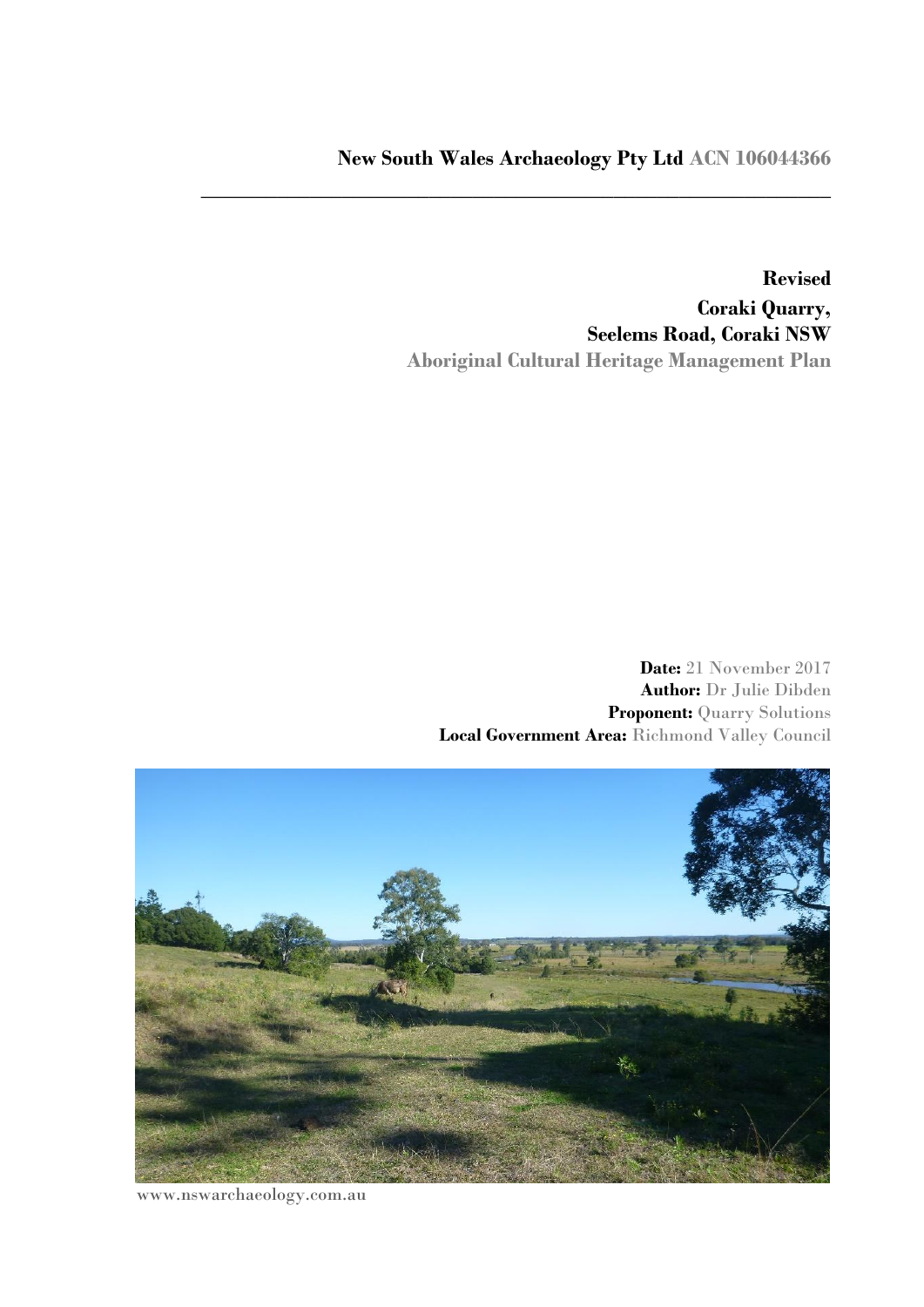# **TABLE OF CONTENTS**

| 5. ABORIGINAL HERITAGE MANAGEMENT PROCEDURES  13<br>APPENDIX 1 CORRESPONDENCE WITH AGENCIES/GROUPS 18<br>APPENDIX 2 LINKS RELATING TO ABORIGINAL HERITAGE REGULATION |  |
|----------------------------------------------------------------------------------------------------------------------------------------------------------------------|--|
|                                                                                                                                                                      |  |
|                                                                                                                                                                      |  |
|                                                                                                                                                                      |  |
|                                                                                                                                                                      |  |
|                                                                                                                                                                      |  |
|                                                                                                                                                                      |  |
|                                                                                                                                                                      |  |
|                                                                                                                                                                      |  |
|                                                                                                                                                                      |  |
|                                                                                                                                                                      |  |
|                                                                                                                                                                      |  |
|                                                                                                                                                                      |  |

### **LIST OF FIGURES**

| Figure 2 Location of Survey Unit 4 (the Sensitive Archaeological Landform 1) recorded during |  |
|----------------------------------------------------------------------------------------------|--|
|                                                                                              |  |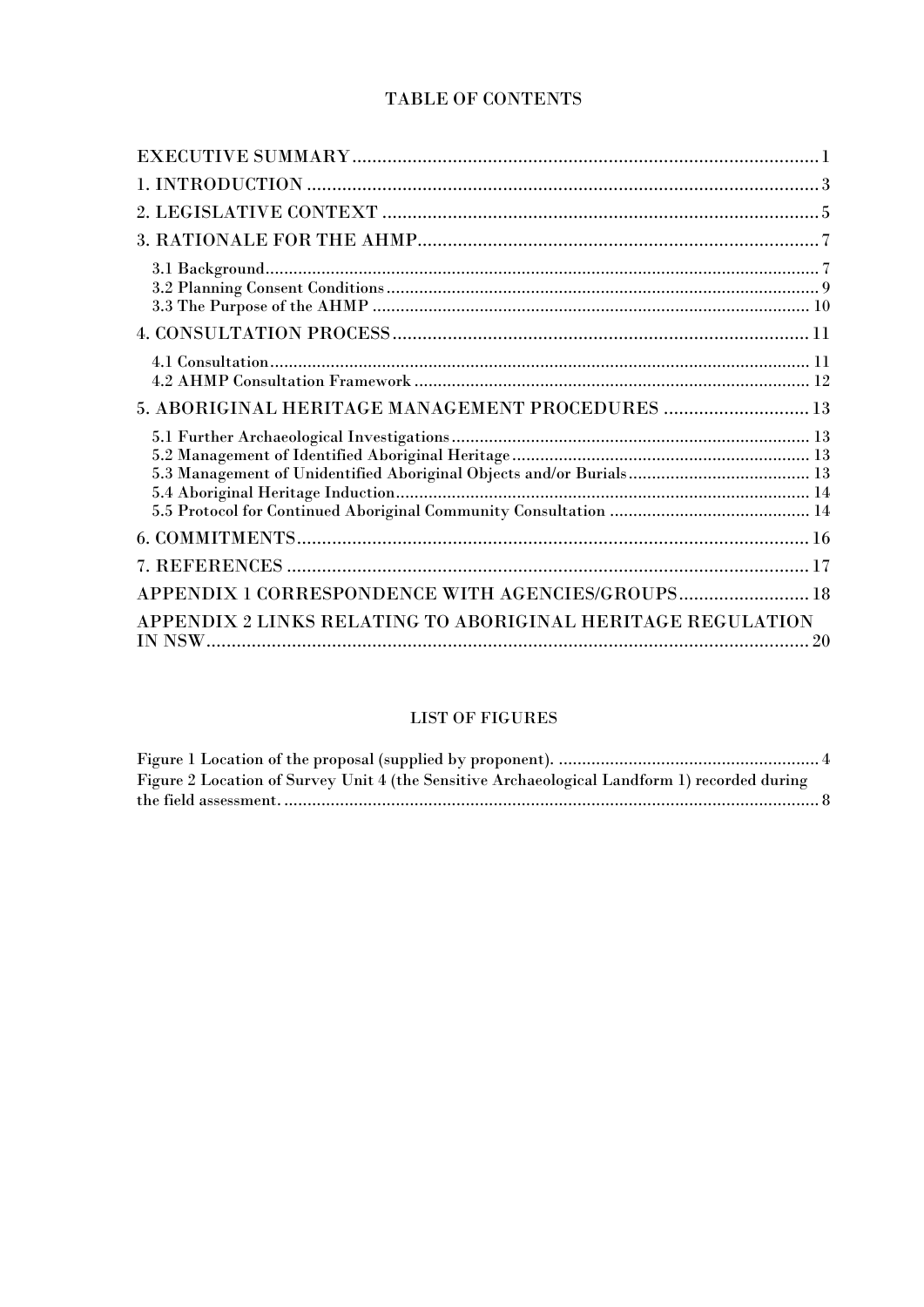### EXECUTIVE SUMMARY

Quarry Solutions Pty Ltd propose to establish the Coraki Quarry, located at Seelems Road, Coraki. The site is located approximately two kilometres north-west of the township, on the Far North Coast of New South Wales.

The proposal would include land encompassed by the existing Petersons Quarry and Lot 401 DP633427, located immediately to the north. Petersons Quarry is a hard rock basalt quarry owned by Richmond Valley Council (RVC) and has been in operation since 1916, supplying crushed basalt for road construction and private sale.

New South Wales Archaeology Pty Ltd conducted an Aboriginal cultural heritage assessment for the project in 2015 (Dibden 2015). Two Aboriginal heritage areas were identified. The report recommended that an Aboriginal Heritage Management Plan (AHMP) be developed which would set out procedures relating to the management and mitigation of development impacts, a protocol for the management of unexpected archaeological finds and the conservation of areas outside the extraction footprint.

In particular, the heritage report concluded and recommended that:

- o No Aboriginal objects were recorded in impact areas.
- o One area classified as a Sensitive Archaeological Landform (SAL 1) was identified during the field inspection. This area would be excluded from any impacts associated with the development and formally set aside as an Indigenous Heritage Non-Disturbance Zone.
- o A previously identified AHIMS site was identified on the site of the existing Petersons Quarry. This area is currently protected in an Indigenous Heritage Non-Disturbance Zone which would be retained and respected during the proposed Coraki Quarry project.
- o An Aboriginal Heritage Management Plan (AHMP) would be developed by the project archaeologist, in consultation with the NSW OEH and Registered Aboriginal Parties. The Cultural Heritage Management Plan would set out procedures relating to the management and mitigation of development impacts, a protocol for the management of unexpected archaeological finds and the conservation of areas outside the extraction footprint.

This document is a revised document following a review process with the proponent, Registered Aboriginal Parties (RAPs), NSW OEH and the NSW Department of Planning and Environment (DPE). It is noted that no comments were received in regard to the original draft document. More recently endorsement of the AHMP has been received from Bogal Local Aboriginal Land Council. Endorsement of the AHMP with certain qualifications has been received from Billy Drew on behalf of the Bandjalang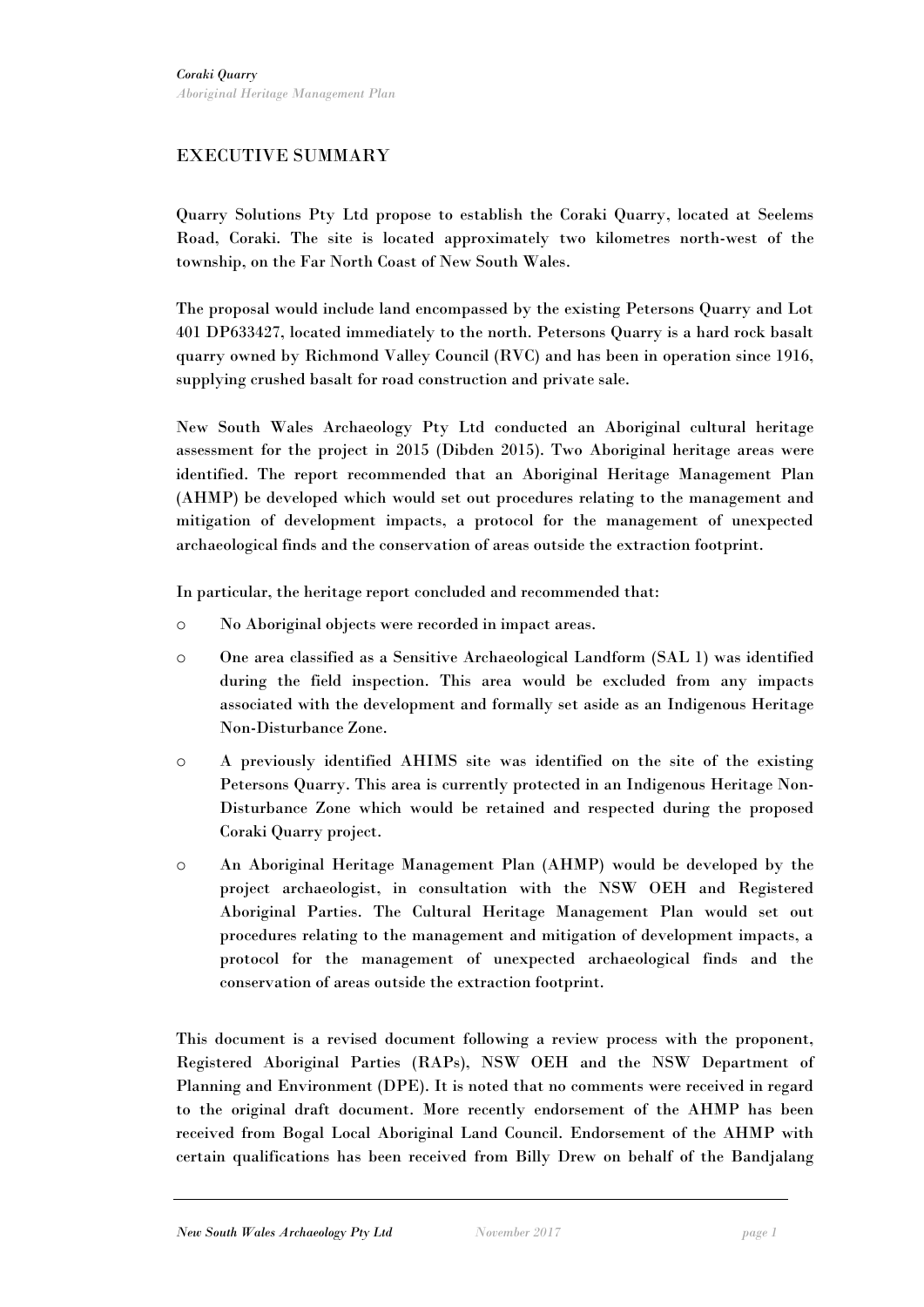Aboriginal Corporation Prescribed Body Corporate RNTBC (see further below). Email correspondence with agencies and groups is presented in Appendix 1.

The AHMP will comprise an appendix to the Construction Environmental Management Plan.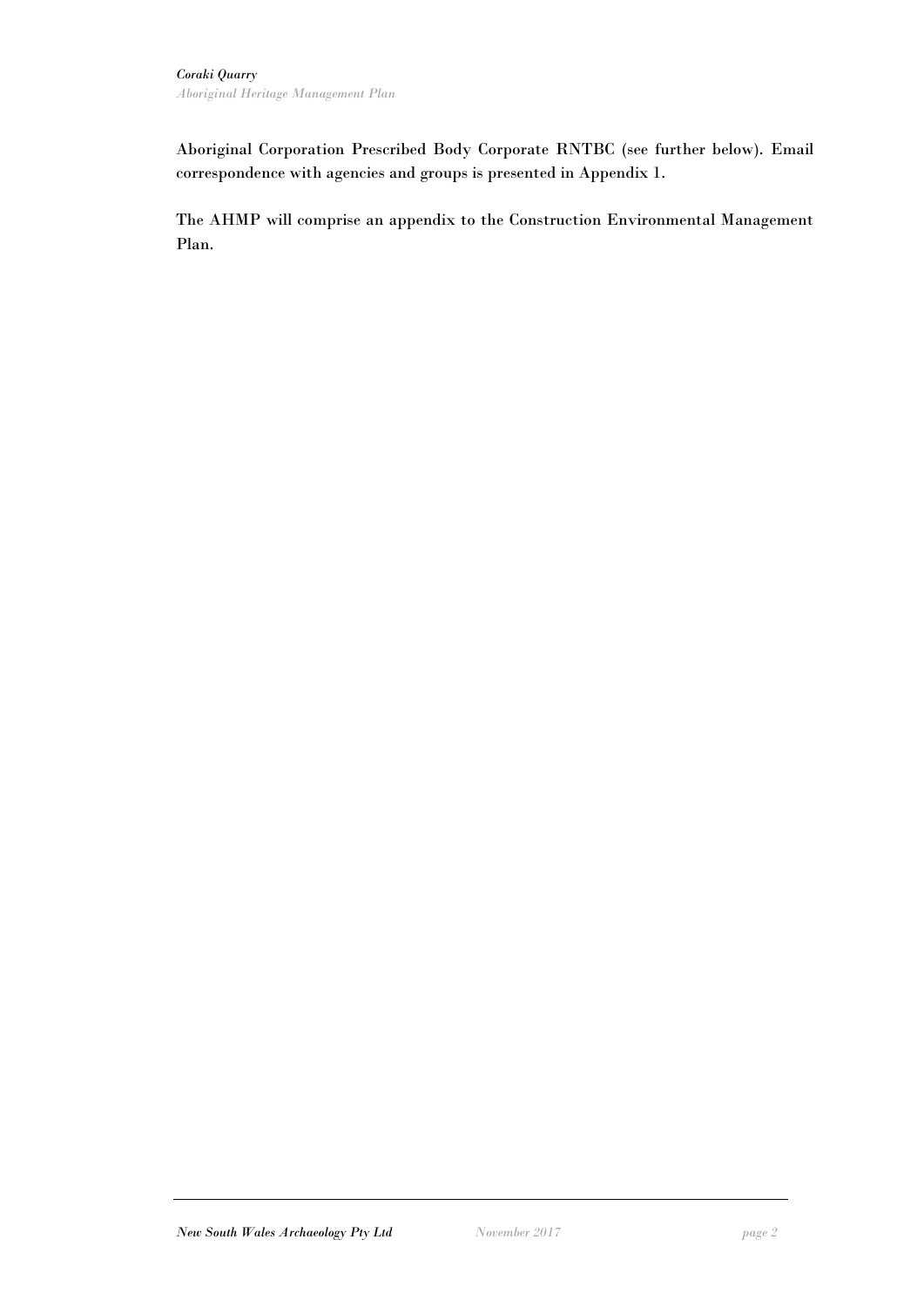### 1. INTRODUCTION

NSW Archaeology Pty Ltd has been commissioned by Quarry Solutions Pty Ltd to prepare an Aboriginal Heritage Management Plan (AHMP) to guide the management and mitigation of impacts to Aboriginal cultural heritage during the construction and operation of the Coraki Quarry.

The proponent has obtained Development Consent under section 89E of the Environmental Planning and Assessment Act 1979 (EP&A Act) from the Minister of Planning, NSW, on 18 April 2016.

This AHMP plan is based on the Aboriginal Cultural Heritage Assessment Report prepared by NSW Archaeology Pty Ltd during the Environmental Impact Assessment conducted for the development application (Dibden 2015).

During the Aboriginal heritage study, background research and a field survey was undertaken, in conjunction with a process of Aboriginal consultation.

Bogal Local Aboriginal Land Council is a Registered Aboriginal Party (RAP) in the formal NSW OEH process of consultation for the project.

A draft AHMP was provided to the Bogal Local Aboriginal Land Council and the NSW Office of Environment and Heritage (NSW OEH) for review; no comments were originally received. More recently endorsement of the AHMP has been received from Bogal Local Aboriginal Land Council (see Appendix 1). Endorsement of the AHMP with certain qualifications have been obtained from Billy Drew on behalf of the Bandjalang Aboriginal Corporation Prescribed Body Corporate RNTBC (see further below).

The AHMP sets out strategies for the inclusion of the relevant Aboriginal stakeholders in the management of their cultural heritage. During the assessment process, attempts were made to consult with Bandjalang Aboriginal Corporation Prescribed Body Corporate. While this was initially unsuccessful, recently contact has been made and it is intended that an ongoing communications strategy is in place so that this Native Title group can be kept informed regarding the project.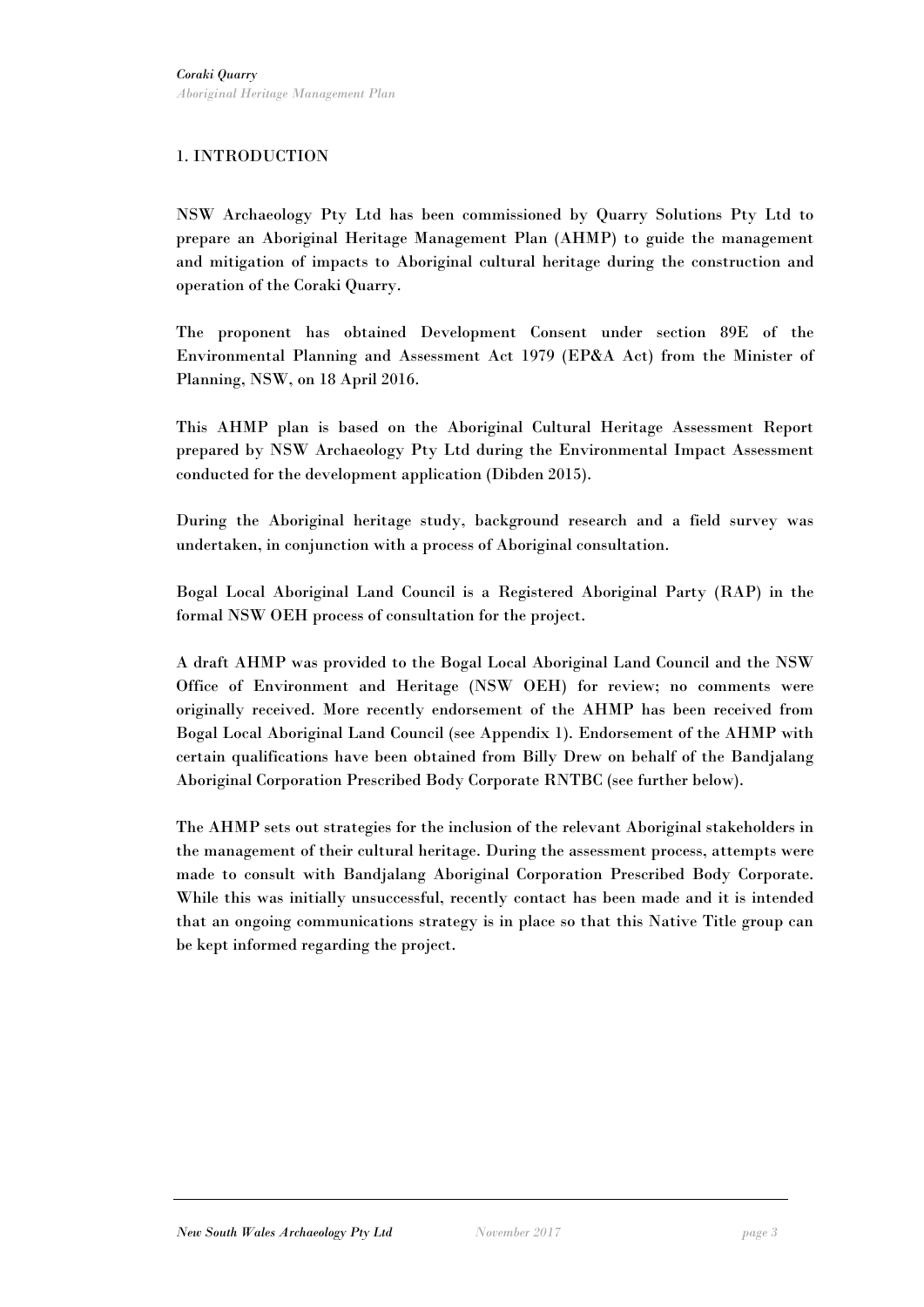

<span id="page-5-0"></span>Figure 1 Location of the proposal (supplied by proponent).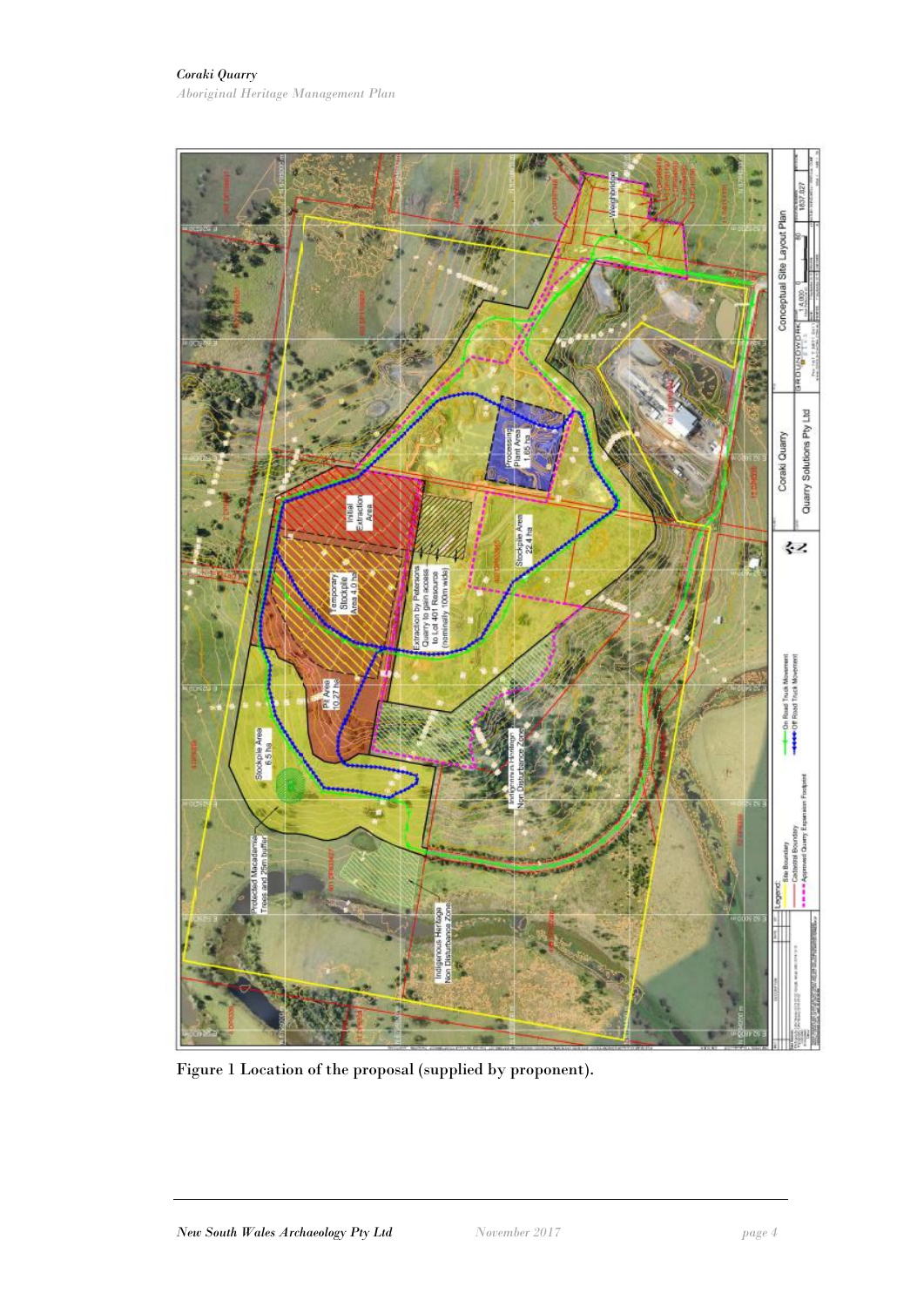### 2. LEGISLATIVE CONTEXT

The National Parks and Wildlife Act 1974 (NPW Act) is the primary legislation for the protection of some aspects of Aboriginal cultural heritage in NSW. One of the objectives of the NPW Act is:

*… the conservation of objects, places or features (including biological diversity) of cultural value within the landscape, including but not limited to: (i) places, objects and features of significance to Aboriginal people … (s.2A(1)(b))*

Part 6 of the NPW Act is administered by the NSW OEH and provides specific protection for Aboriginal objects and declared Aboriginal places by establishing offences of harm. Harm is defined to mean destroying, defacing or damaging an Aboriginal object or declared Aboriginal place, or moving an object from the land. Anyone proposing to carry out an activity that may harm an Aboriginal object or declared Aboriginal place must investigate, assess and report on harm that may be caused by the activity they propose.

An Aboriginal Heritage Impact Permit (AHIP) may be required if harm to Aboriginal objects and declared Aboriginal places is proposed.

Section 86 of the NPW Act, *Harming or desecrating Aboriginal objects and Aboriginal places,* sets out the penalties for harming an Aboriginal object. For an individual, the penalty for harming an object the person knows is an Aboriginal object, is imprisonment for up to 2 years and a significant fine  $(>\$200,000)$ . For corporations, the penalties exceed \$1,000,000.

Part 6 of the National Parks and Wildlife Act 1974 (NPW Act) provides specific protection for Aboriginal objects and declared Aboriginal places by establishing offences of harm. There are a number of defences and exemptions to the offence of harming an Aboriginal object or place. One of the defences is that the harm is carried out under an Aboriginal Heritage Impact Permit (AHIP).

However, under Section 89J of the Environmental Planning and Assessment Act 1979, the following authorisations are not required for State Significant Development that is authorised by a development consent granted after the commencement of this Division (and accordingly the provisions of any Act that prohibit an activity without such an authority do not apply):

*an Aboriginal heritage impact permit under section 90 of the [National Parks and](http://www.legislation.nsw.gov.au/xref/inforce/?xref=Type%3Dact%20AND%20Year%3D1974%20AND%20no%3D80&nohits=y)  [Wildlife Act 1974](http://www.legislation.nsw.gov.au/xref/inforce/?xref=Type%3Dact%20AND%20Year%3D1974%20AND%20no%3D80&nohits=y)*.

A number of other aspects of the NPW Act are relevant: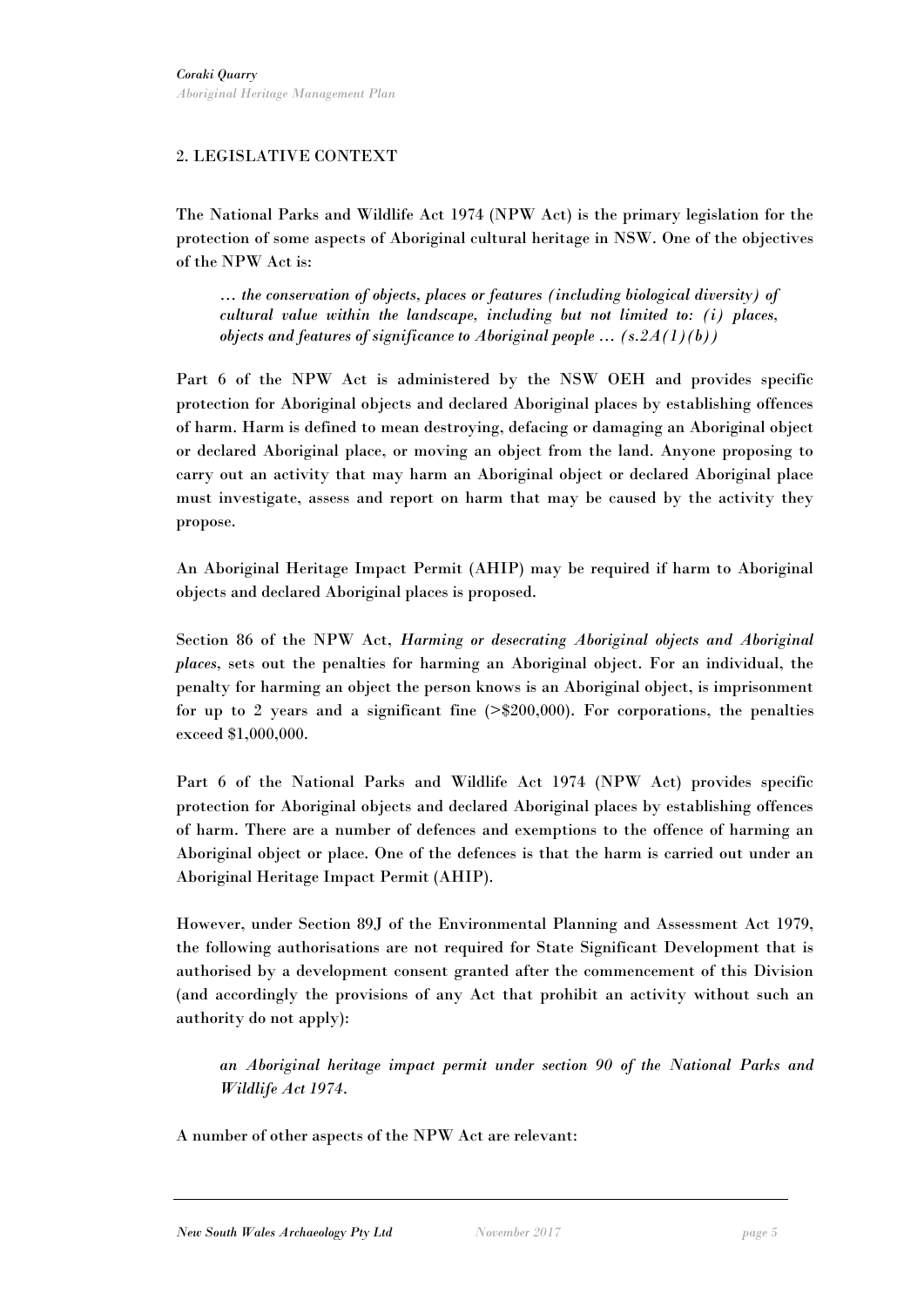Under Section 89A Notification of sites of Aboriginal objects. A person who is aware of the location of an Aboriginal object that is the property of the Crown or, not being the property of the Crown, is real property, and does not, in the prescribed manner, notify the Director-General thereof within a reasonable time after the person first becomes aware of that location is guilty of an offence against this Act unless the person believes on reasonable grounds that the Director-General is aware of the location of that Aboriginal object. An Aboriginal Site Recording Form allows for primary site recording (see link in Appendix 2). Aboriginal Site Recording Forms are provided to the Aboriginal Heritage Information Management System (AHIMS) which is maintained by NSW OEH.

An Aboriginal Site Impact Recording Form has been developed to ensure that current information about the status of AHIMS sites is maintained and an accurate picture of the condition of all registered Aboriginal sites is always available. The form must be completed after authorised impacts to AHIMS sites occur. Once completed, the forms must be sent to the AHIMS Registrar. Authorised impacts are those:

- o which occur as a result of test excavation carried out in accordance with the Code of Practice for Archaeological Investigation of Aboriginal Objects in NSW;
- o allowed by an AHIP issued by the NSW OEH;
- o undertaken for the purpose of complying with Director-General Requirements issued by the Department of Planning and Infrastructure for State Significant Development (SSD – Part 4), State Significant Infrastructure (SSI – Part 5.1) or a Major Project (Part 3A – now repealed) under the Environmental Protection and Assessment Act 1979 – EP&A Act); or
- o allowed by an SSD/SSI/Part 3A consent/approval under the EP&A Act.

Many Aboriginal communities wish to have care of Aboriginal objects which have been excavated, disturbed or moved by development activities, erosion or other processes. Under Section 85A of the NP&W Act 1974, the transfer of Aboriginal objects from a site to an Aboriginal person or organisation for safe keeping is allowed. The person or organisation must enter into an agreement with the NSW OEH. A Care Agreement Application Form must be completed and sent to the relevant NSW OEH regional office. A link to the form can be found in Appendix 2.

Links to various relevant web sites relating to Aboriginal heritage regulation in NSW are provided in Appendix 2.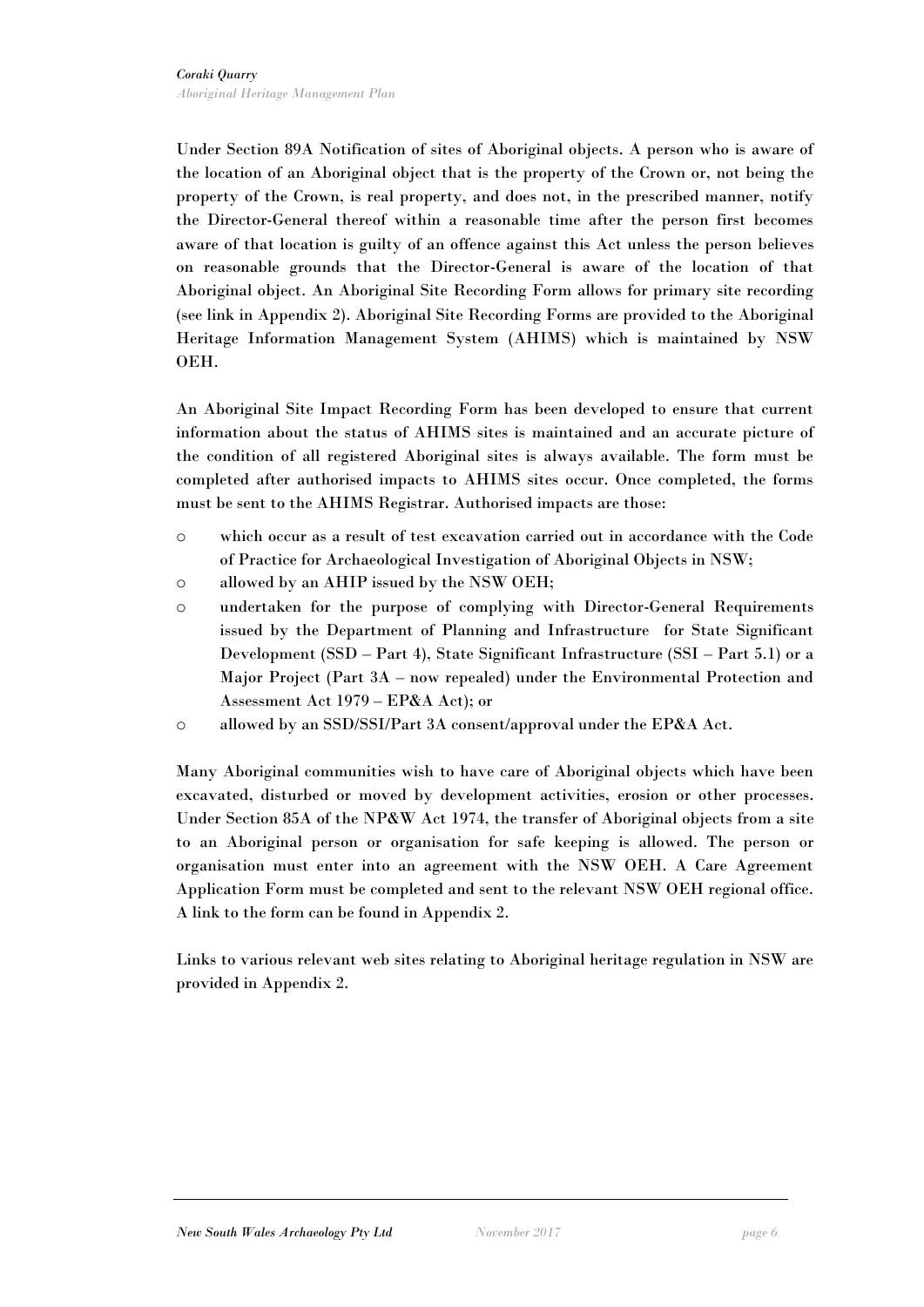### 3. RATIONALE FOR THE AHMP

#### 3.1 Background

One previously recorded Aboriginal site is in the proposal area: AHIMS 04-4-142 *Spring Hill Coraki* - located on the western end of Lot 402 DP802985. This site is in an existing *Indigenous Heritage Non-Disturbance Zone* and will not be subject to impacts. This site has had an Aboriginal Place nomination prepared (Ashley Moran OEH pers comm 25/8/15).

Consultation with Billy Drew via telephone on 7/7/16, representing the Bandjalang Aboriginal Corporation Prescribed Body Corporate RNTBC, has provided information about this site which was not previously available. Furthermore, Mr Drew has requested that this information be included in this document (discussed further below).

A cultural heritage and archaeological survey for Aboriginal areas, objects and places has been conducted by archaeologists Julie Dibden and Andrew Pearce, NSW Archaeology Pty Ltd and Daryl Knight, Bogal Local Aboriginal Land Council. The assessment is documented in Dibden (2015) and summarised below.

No Aboriginal stone objects were recorded during the field assessment. However, Survey Unit 4, a very gently inclined simple slope adjacent to a wetland was predicted to contain artefact density in a low/moderate distribution. This survey unit is defined as Sensitive Archaeological Landform (SAL 1). During the heritage assessment it was negotiated with the proponent that Survey Unit 4 would be set aside from impact and formalised as an Indigenous Heritage Non-Disturbance Zone.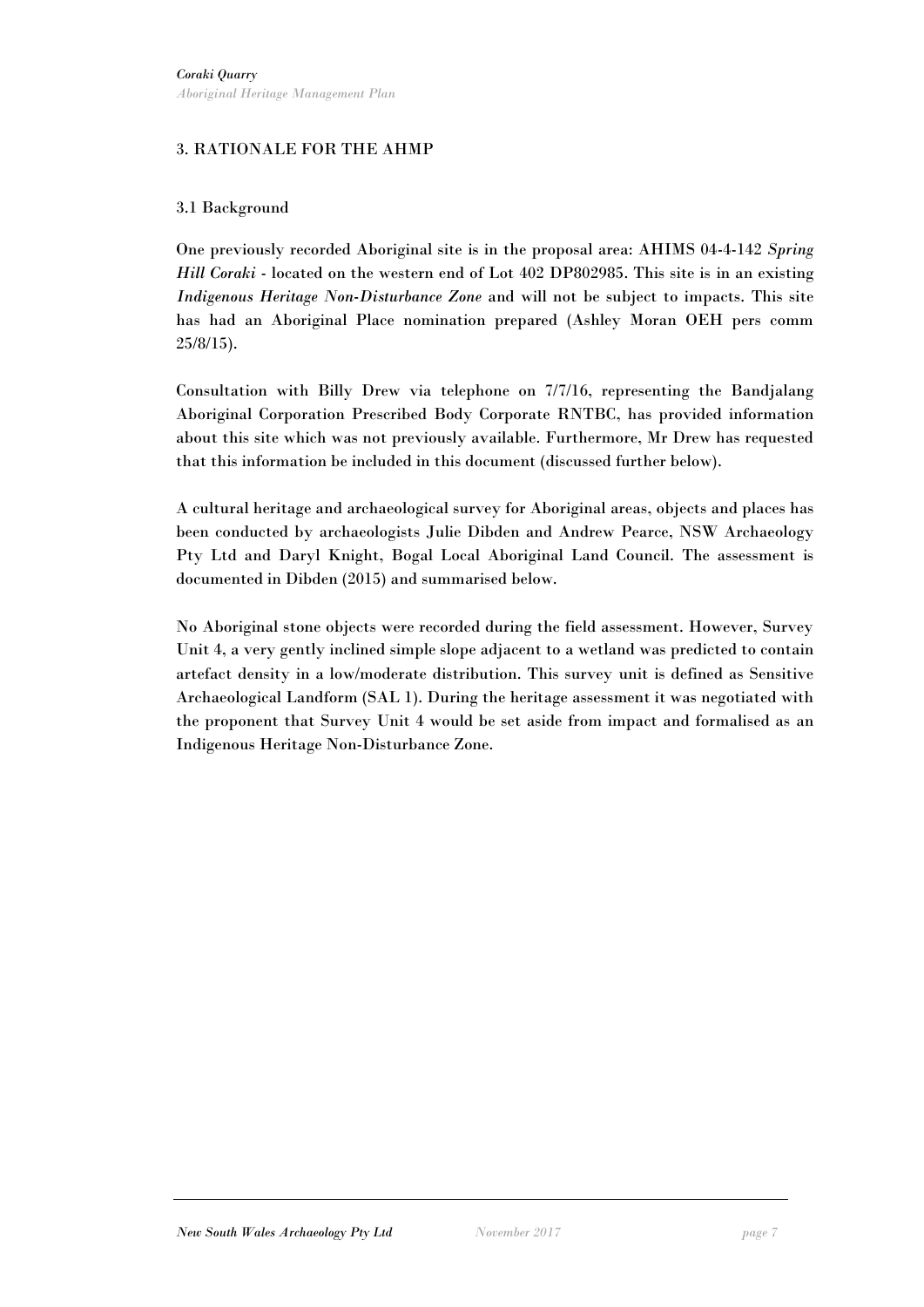

<span id="page-9-0"></span>Figure 2 Location of Survey Unit 4 (the Sensitive Archaeological Landform 1) recorded during the field assessment.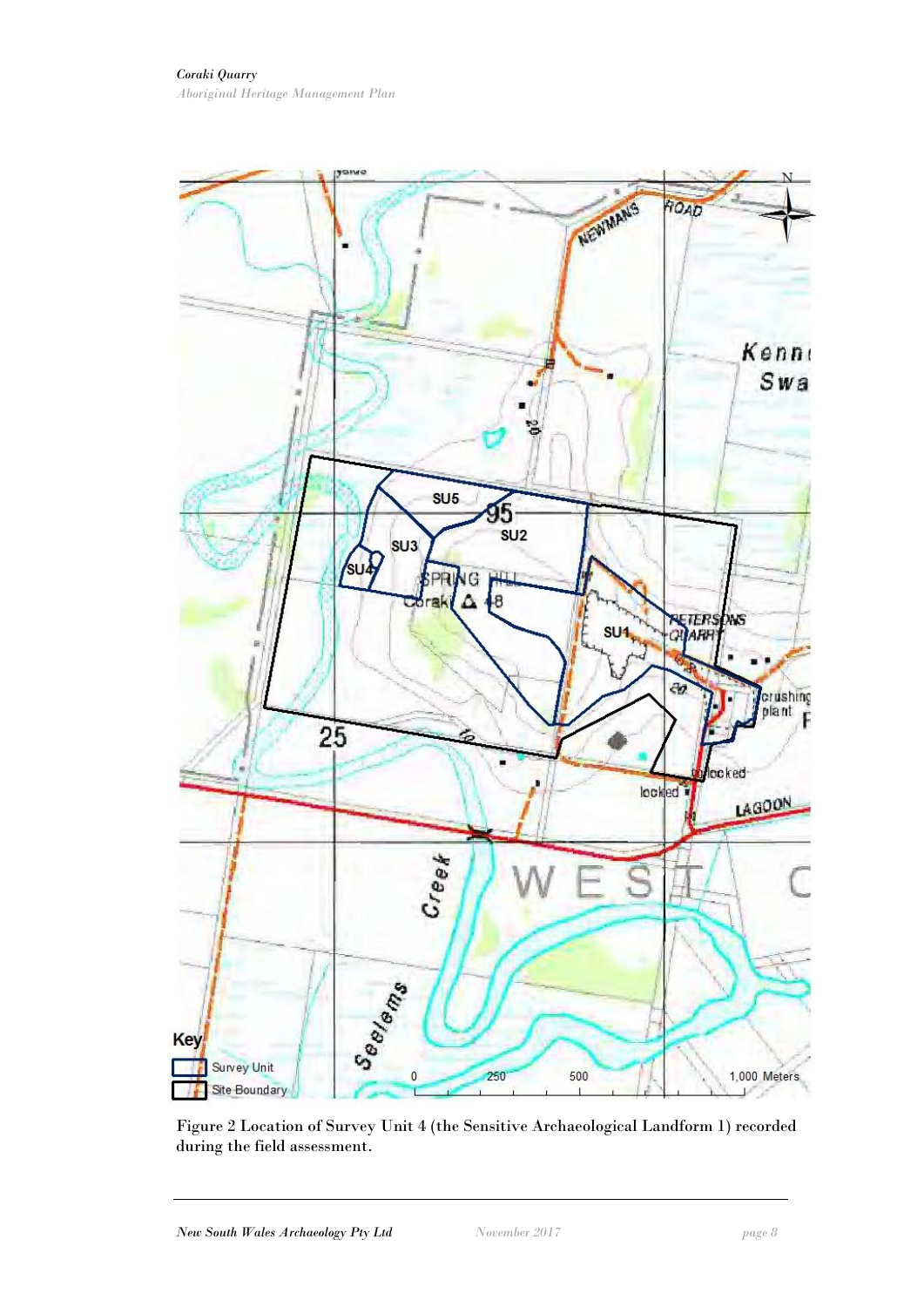#### 3.2 Planning Consent Conditions

The NSW DP&E has issued the following conditions within the Development Consent document:

The Applicant must prepare an Aboriginal Cultural Heritage Management Plan for the development to the satisfaction of the Secretary. This plan must:

- a) be prepared in consultation with NSW OEH and the Aboriginal community, and be submitted to the Secretary for approval prior to the commencement of operations; and
- b) include:
	- a detailed description of the measures that would be implemented to protect Aboriginal sites outside the quarry disturbance area including the two Indigenous Non-Disturbance Zones;
	- a description of the measures that would be implemented if any new Aboriginal objects or skeletal remains are discovered during quarrying operations; and
	- protocol for the ongoing consultation and involvement of the Aboriginal community in the conservation and management of Aboriginal cultural heritage on the site.

The Applicant must implement the approved management plan as approved from time to time by the Secretary.

If any item or object of Aboriginal heritage significance is identified on land associated with the development, the Applicant must ensure that:

- a) all work in the immediate vicinity of the Aboriginal item or object ceases immediately;
- b) a 10m buffer area around the item or object is cordoned off with high visibility flagging tape, or the like; and
- c) the NSW OEH is contacted immediately.

Work in the vicinity of the Aboriginal item object may only commence in accordance with the provisions of Part 6 of the *National Parks and Wildlife Act 1974*.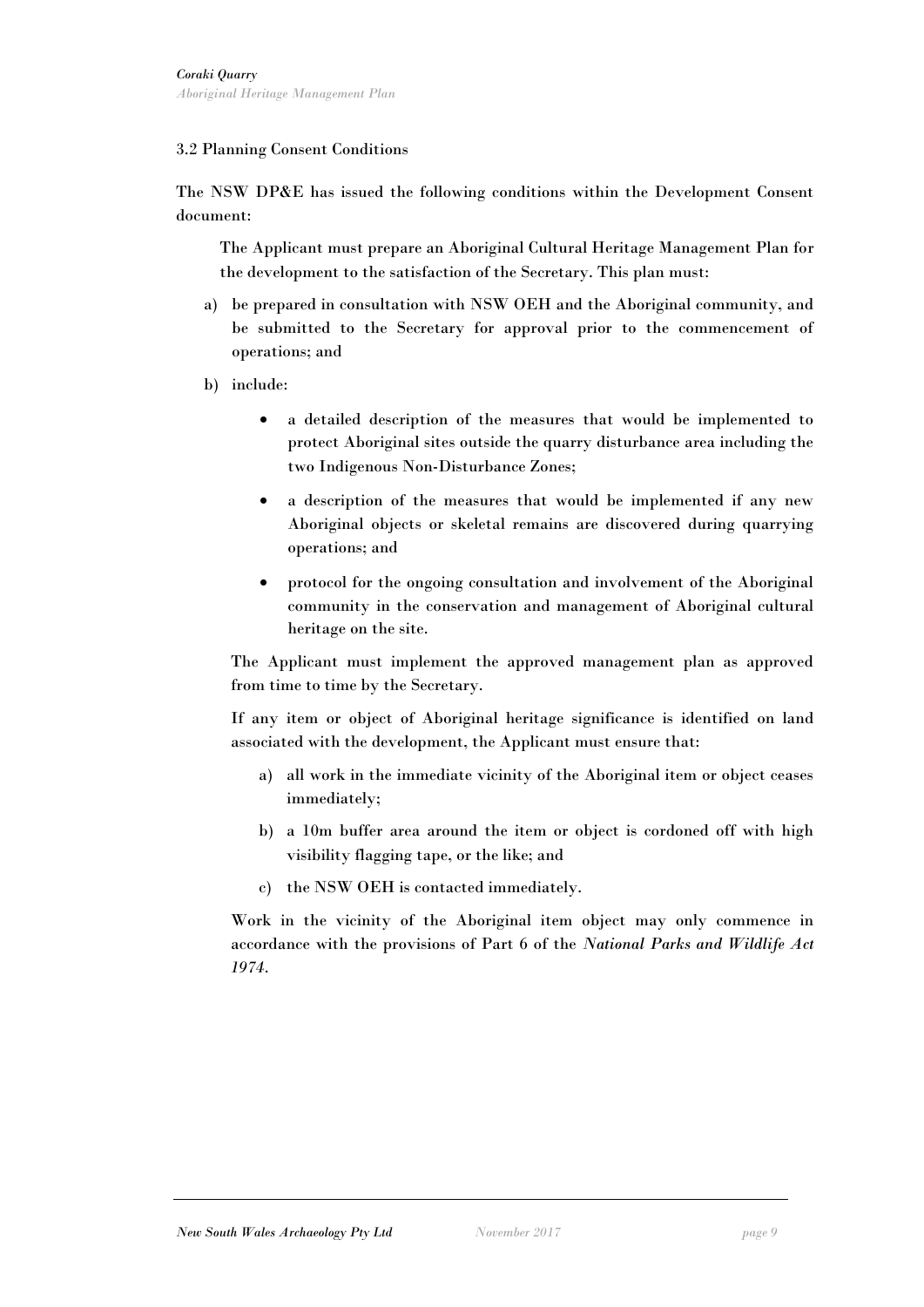#### 3.3 The Purpose of the AHMP

This AHMP aims to outline the appropriate responsibilities and actions that the proponent shall undertake for the purposes of managing impacts to Aboriginal heritage. The AHMP forms a part of the conditions of the Development Consent.

#### The AHMP describes:

- a) The procedures for the management of identified objects within the development site.
- b) The procedures to be followed if any unidentified objects and/or human remains are identified during the development works.
- c) The process for how the AHMP procedures will be managed and adhered to during the construction and operation of the project.
- d) The process that will be followed for continuing consultation with the Aboriginal stakeholders and the NSW OEH, where required.

This AHMP seeks to provide the proponent with an appropriate means of meeting its obligations regarding the requirements as outlined above.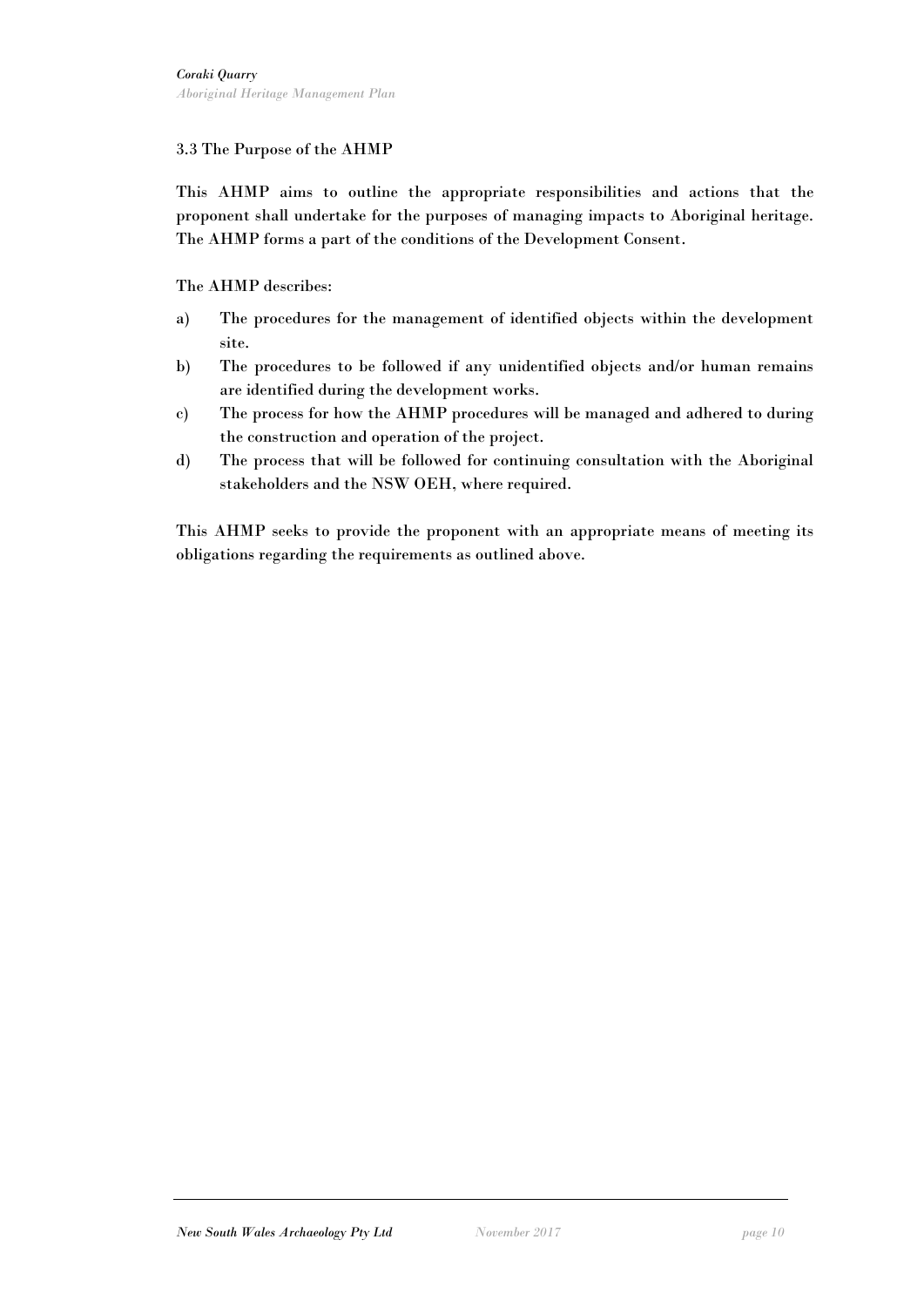### 4. CONSULTATION PROCESS

#### 4.1 Consultation

The Aboriginal consultation undertaken for this project commenced in 2015 and has been conducted in accordance with the guidelines as set out in the OEH *Aboriginal cultural heritage consultation requirements for proponents 2010* (NSW DECCW 2010b).

Bogal Local Aboriginal Land Council is a Registered Aboriginal Party (RAP) in the formal NSW OEH process of consultation for the project. Endorsement of the AHMP has been received from Bogal Local Aboriginal Land Council in an email dated 6/7/16 as presented in Appendix 1 (note, this email has been forwarded to the NSW DP&E).

The Bandjalang Aboriginal Corporation Prescribed Body Corporate RNTBC administers land on behalf of the Bandjalang People. Their native title rights and interests were first recognised in the Bandjalang People #2 native title determinations of 2013. This matter recognises the Bandjalang people as having non-exclusive native title rights and interests over traditional lands on the north coast of New South Wales, at and around Evans Head.

Enquires were made of ntscorp on numerous occasions in an attempt to make contact with the Bandjalang Aboriginal Corporation Prescribed Body Corporate. However, there was no success in this regard. We discussed this matter with Ms Rosalie Neve, NSW OEH on 12 June 2015. It was discussed that in regard to the Aboriginal site on Lot 402, an Aboriginal place nomination was in progress but not yet determined. Ms Neve advised that while no response has been received from the Bandjalang Aboriginal Corporation and we may therefore reasonably assume that there are not any issues, we should ensure that the proposal does not undermine any possible future aspirations the Corporation may have in regard to the site. She advised that we ensure an ongoing communications strategy is in place.

Most recently, endorsement of the AHMP has been received from Bogal Local Aboriginal Land Council. Endorsement of the AHMP with certain qualifications has been obtained from Billy Drew on behalf of the Bandjalang Aboriginal Corporation Prescribed Body Corporate RNTBC Billy Drew (pers. comm 7/7/16).

Mr Drew expressed his desire for the significance of the Spring Hill site to be described in this AHMP document and, furthermore, he wanted the document to acknowledge confirmation that the two Indigenous Heritage Non-Disturbance Zones would not be impacted at any time in the future. He suggested that a sunset clause which would define protection for a 99 year period might be appropriate.

The *Spring Hill* site is deeply significant to local Aboriginal people. It is the site where Nanna Wilson was born on the side of the hill. This is the area that now resides within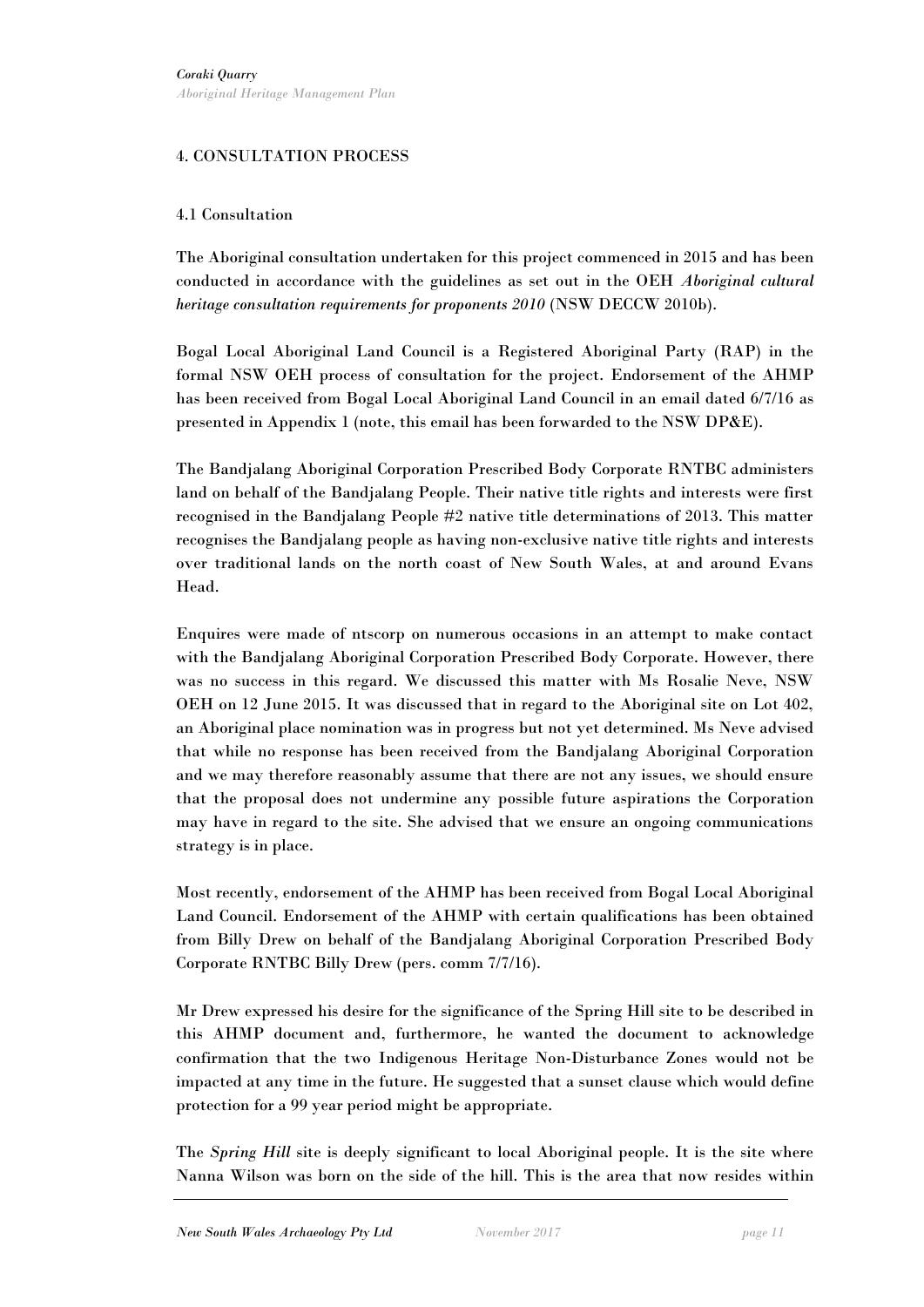the existing Indigenous Heritage Non-Disturbance Zone that has been in place at the Petersons Quarry for some time. Mr Drew discusses the significance of the site in terms of its springs and the healing properties of the water. He says that at some time in the past, that despite the faeries and secret healing springs, the man who had been tribal caretaker of the land had sold the site against tribal law to a mayor of Coraki. Mr Drew indicated that quarry operations including blasting, have caused spiritual pain.

Mr Drew indicated that the AHMP paperwork would suffice, but that he held residual concern that the quarry operator would want to extract from the sensitive areas eventually. It is in this regard that he emphasises the need for a firm commitment that no extraction would occur in the Spring Hill site for at least 99 years.

It is noted that the area of concern to Mr Drew is contained within the existing Petersons Quarry land owned by Richmond Shire Council. The approved plan for Petersons Quarry provides protection for that area. The Coraki Quarry has consent for operations during a limited period of time only. However, the proponent would ensure that no extraction or other impacts would occur during that time.

### 4.2 AHMP Consultation Framework

Consultation with the Registered Aboriginal Party and Bandjalang Aboriginal Corporation Prescribed Body Corporate (via ntscorp) would be ongoing during the life of the development. This would include, but not be limited to:

- o Consultation regarding processes and strategies as outlined in this AHMP;
- o On-going consultation through updates to the Quarry Solutions website, newspaper articles and community events;
- o Consultation in the event of any unexpected Aboriginal objects or burials being found during the construction and operation of the quarry.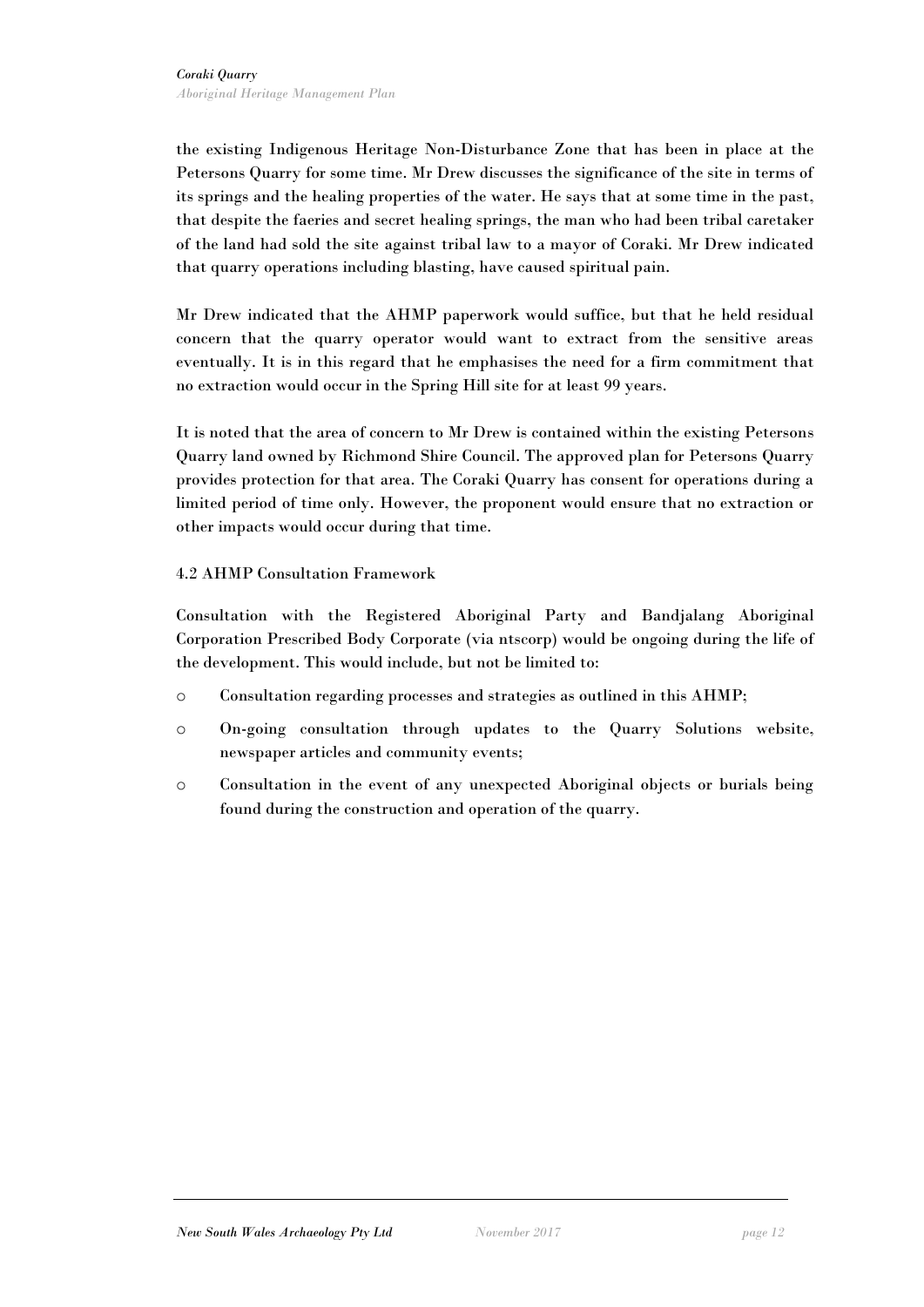### 5. ABORIGINAL HERITAGE MANAGEMENT PROCEDURES

#### 5.1 Further Archaeological Investigations

No areas of the proposal area have been identified which warrant further archaeological investigation to formulate appropriate management and mitigation strategies. Based on a consideration of the predictive model of site type applicable to the environmental context in which impacts are proposed, the archaeological potential of the proposed impact areas is assessed not to warrant further investigation.

It is possible that Aboriginal objects with potential conservation value may be present in the subject area (ie Survey Unit 4). However, given it is recommended that this be conserved, test excavation conducted under OEH's *Code of Practice for Archaeological Investigation of Aboriginal Objects in New South Wales (DECCW 2010: 24)* has not been considered necessary.

5.2 Management of Identified Aboriginal Heritage

The two Indigenous Non-Disturbance Zones are shown on Figure 1. No impacts are to occur in these areas during the life of the development, nor at any time in the future.

It is noted that AHIMS 04-4-142 *Spring Hill Coraki* is in an existing *Indigenous Heritage Non Disturbance Zone* and will not be subject to impacts. It is contained within the existing Petersons Quarry land owned by Richmond Shire Council. The approved plan for Petersons Quarry provides on-going protection for that area.

The location of both sites to be protected are clearly shown on quarry operation plans in order to ensure that do not suffer inadvertent impacts. Specific commitments are outlined in Section 6.

The exclusion zones would be complied with for the duration of the quarry operation. It is noted that in respect of AHIMS 04-4-142 *Spring Hill Coraki,* the Petersons Quarry approval has been amended to reflect the exclusion zone.

5.3 Management of Unidentified Aboriginal Objects and/or Burials

If any item or object of Aboriginal heritage significance is identified on land associated with the development, the Applicant must ensure that:

- o all work in the immediate vicinity of the Aboriginal item or object ceases immediately;
- o a 10m buffer area around the item or object is cordoned off with high visibility flagging tape, or the like; and
- o the NSWOEH is contacted immediately.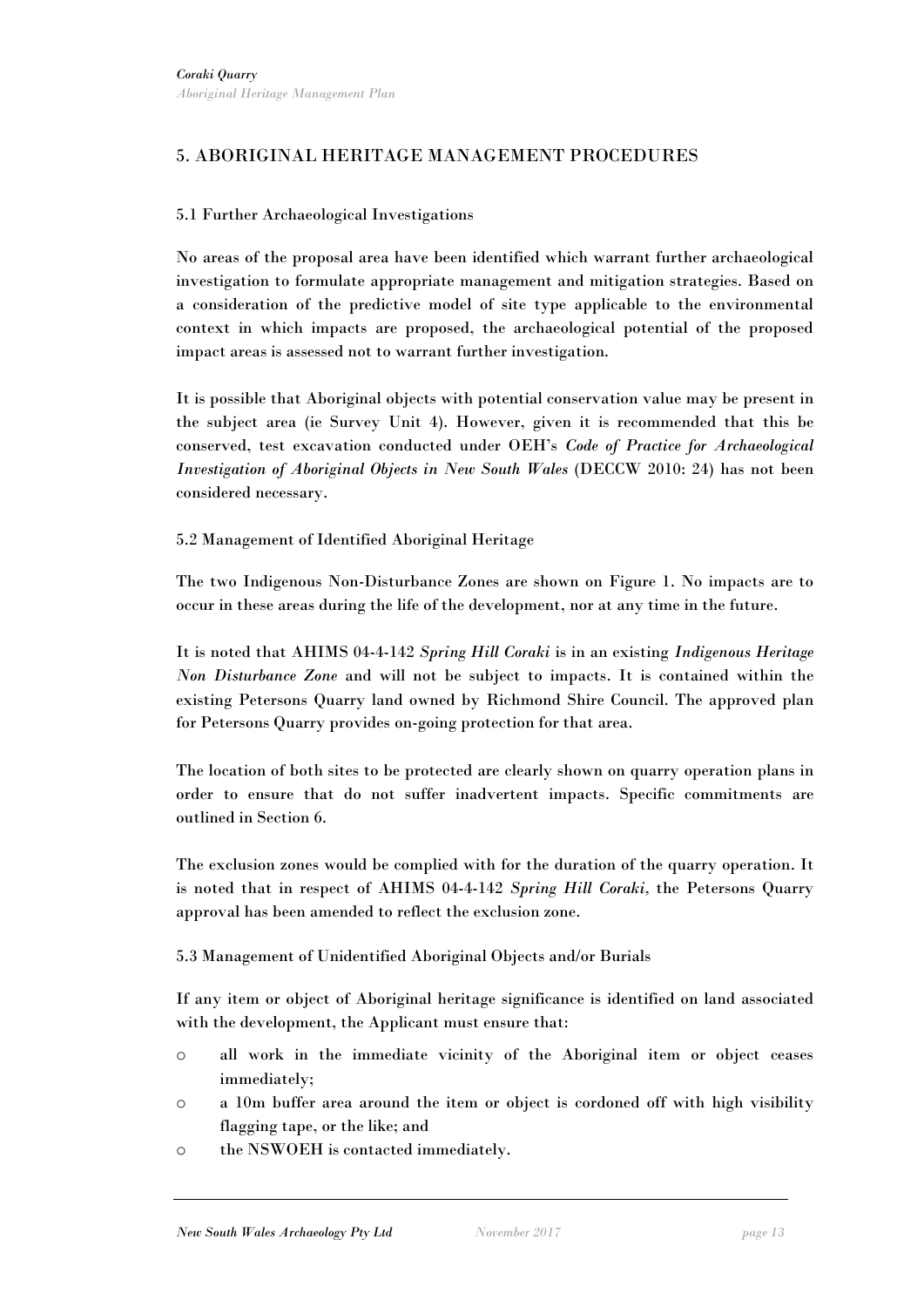Work in the vicinity of the Aboriginal item object may only commence in accordance with the provisions of Part 6 of the National Parks and Wildlife Act 1974.

Should suspected ancestral human remains be encountered, the following process should be adhered to:

- o Do not further disturb or move the remains;
- o Immediately cease work in the vicinity and cordon area off;
- o Notify the NSW Police;
- o Notify the project archaeologist and the NSW OEH Environment Line on 131 555 as soon as practicable and provide available details of the remains and their location; and
- o Do not re-commence work in the area unless authorised in writing by NSW OEH.

NSW OEH contact details are: Rosalie Neve Aboriginal Heritage Planning Officer, North East Branch Regional Operations Division Office of Environment and Heritage Locked Bag 914, Coffs Harbour, NSW 2450

#### 5.4 Aboriginal Heritage Induction

In order for site workers and contractors to be able to know what processes to follow in regard to this AHMP, they would be provided with induction training.

The construction contractor would provide induction training on the following matters:

- 1. The identification Aboriginal objects and skeletal material;
- 2. Aboriginal cultural awareness;
- 3. The significance of the Aboriginal sites within the property; and
- 4. The AHMP procedures to be followed during the operational life of the project.

Induction would be conducted prior to employees commencing work activities on the project site. Records would be kept documenting when inductions have been conducted, the inductees and any other relevant matters. In particular, the induction would focus on requirements relating to the Indigenous Non-Disturbance Zones and the procedures to be implemented if objects or remains are found.

5.5 Protocol for Continued Aboriginal Community Consultation

A copy of a AHMP has been provided to the RAP and Bandjalang Aboriginal Corporation Prescribed Body Corporate (via ntscorp) for review, input and concurrence.

Consultation with the RAP and Bandjalang Aboriginal Corporation Prescribed Body Corporate (via ntscorp) would be on-going during the life of the project. Engagement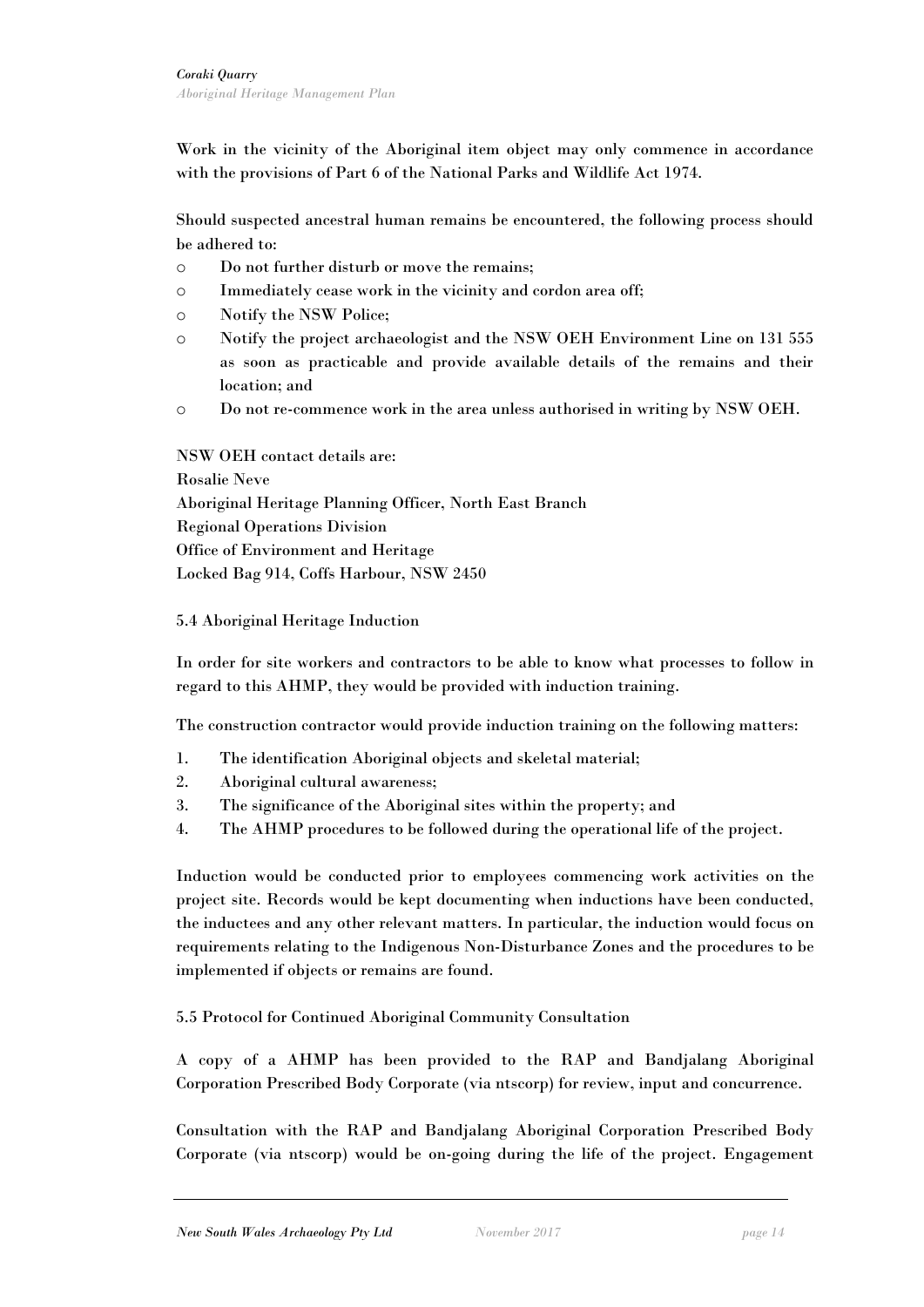would be conducted through updates to the Quarry Solutions website, newspaper articles and community events.

Aboriginal access to the Indigenous Heritage Non-Disturbance Zones would be available upon request from the Aboriginal party or person. Access would then be facilitated by Quarry Solutions. It is emphasised that the areas are outside the operational quarry areas and are, therefore, able to be accessed.

The clean water swale would not impact on the Indigenous Heritage Non-Disturbance Zones, nor would it hamper access. The exclusion zones are shown on the operation plan of the quarry. This document is the approved plan attached to the consent.

Community engagement and a complaints process will be included in the revised Environmental Management Strategy which will be approved by the NSW DP&E.

In the event that any of the following incidents, the proponent will contact the project archaeologist, NSW OEH and the RAP and the Bandjalang Aboriginal Corporation Prescribed Body Corporate (via ntscorp) within 24 hours:

- 1. If any breaches to the procedures as set out in this AHMP occur;
- 2. If any unexpected Aboriginal objects and/or Aboriginal skeletal remains are found; or
- 3. If any areas are to be impacted that have not as yet been surveyed for the presence of Aboriginal sites.

The contact details for NSW OEH are as follows:

Rosalie Neve Aboriginal Heritage Planning Officer, North East Branch Regional Operations Division Office of Environment and Heritage Locked Bag 914, Coffs Harbour, NSW 2450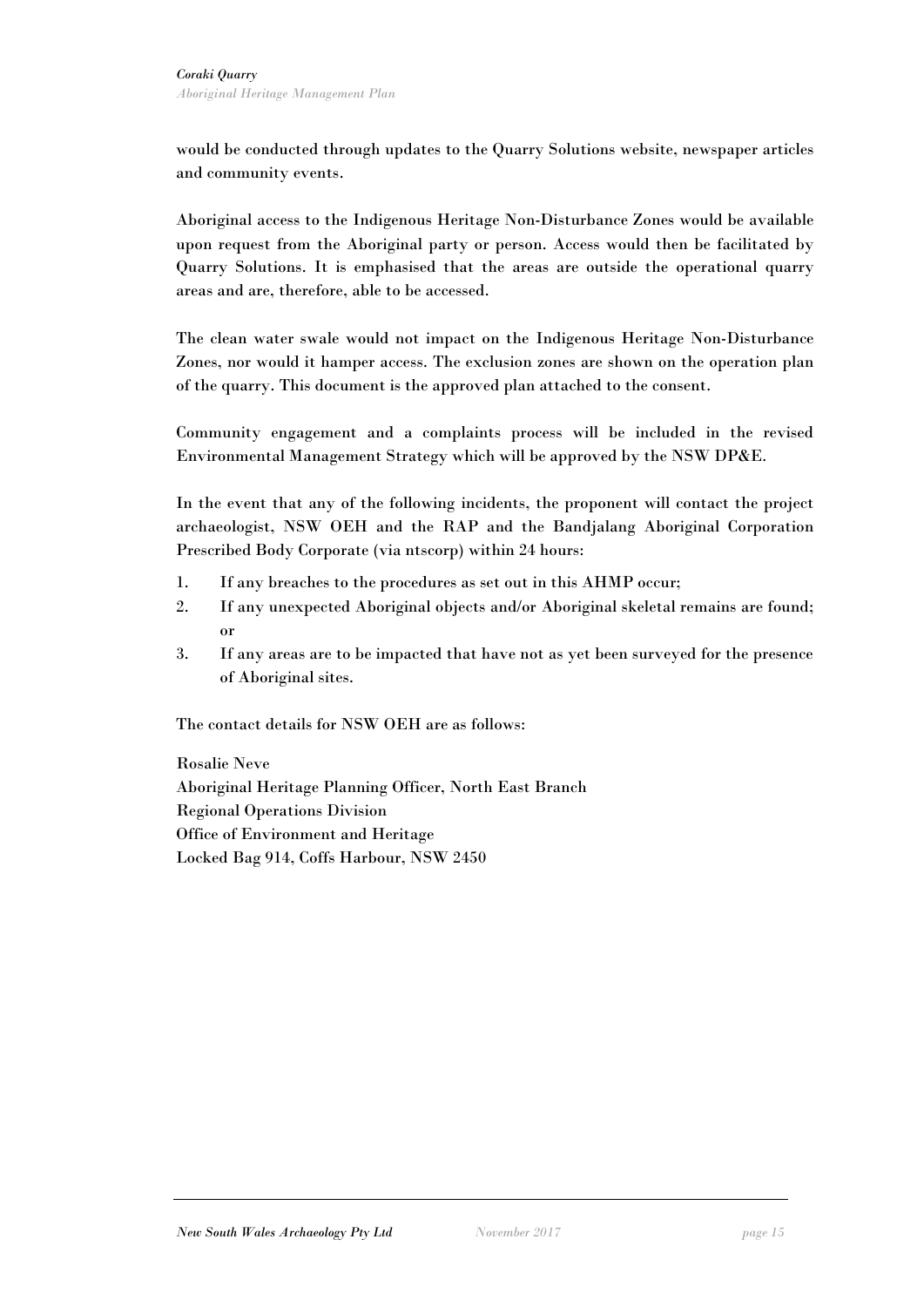### 6. COMMITMENTS

The commitments outlined in the Development Consent must be complied with.

The following specific commitments are outlined:

1. No-go zones would be defined around the two Indigenous Non-Disturbance Zones.

These no-go zones are marked as such on construction plans. Consideration would be given to whether they require fencing and signage so as to ensure that inadvertent impacts do not occur.

2. An annual review and independent audit of Aboriginal Cultural Heritage matters would be undertaken.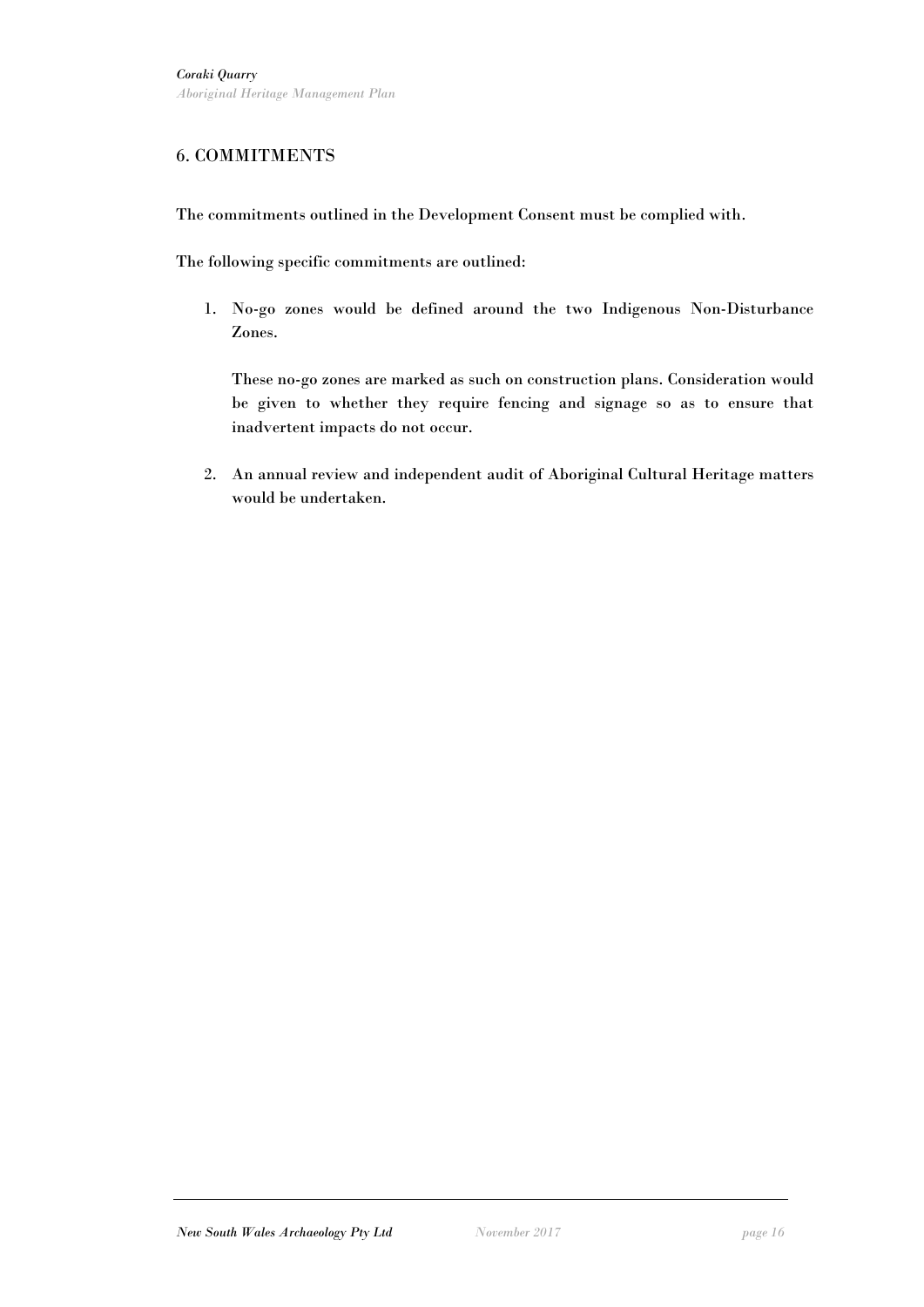### 7. REFERENCES

- Dibden, J. 2015 Coraki Quarry, Seelems Road, Coraki NSW Aboriginal Cultural Heritage Assessment Report.
- New South Wales Department of Environment, Climate Change and Water 2010a Code of Practice for Archaeological Investigation of Aboriginal Objects in New South Wales 2010.
- New South Wales Department of Environment, Climate Change and Water 2010b Aboriginal cultural heritage consultation requirements for proponents 2010.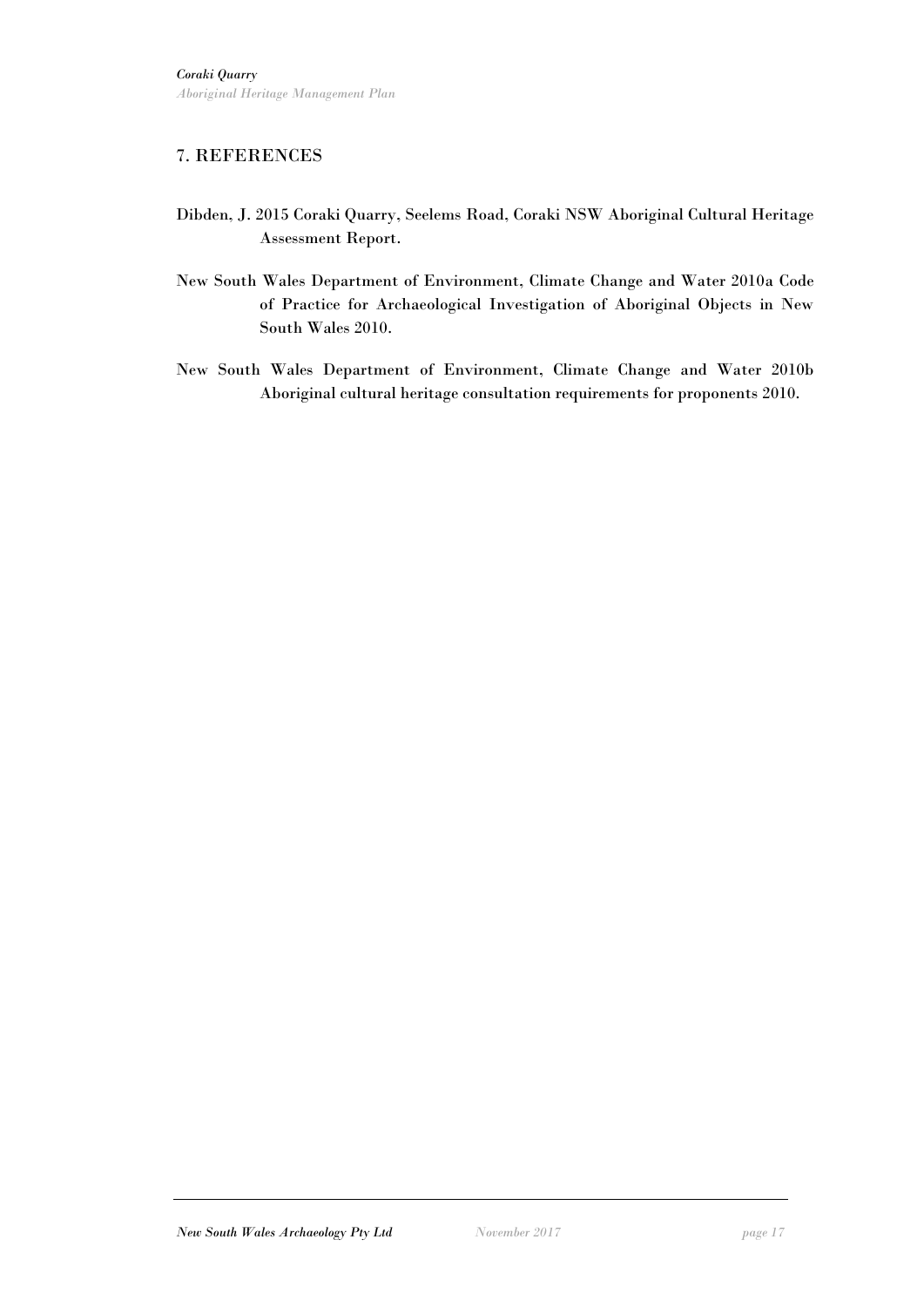### APPENDIX 1 CORRESPONDENCE WITH AGENCIES/GROUPS

Email to OEH seeking a review of the AHMP:

From: Julie Dibden [<mailto:julie@nswarchaeology.com.au>] Sent: Wednesday, 15 June 2016 5:01 PM To: 'Dimitri.Young@environment.nsw.gov.au' Subject: Coraki Quarry

Dear Dimitri

I provided a draft copy of the Aboriginal Heritage Management Plan to you for your review and concurrence on 6/5/16. I have attached a copy to this email.

The Department of Planning and Environment has confirmed that written confirmation (either e-mail or letter) from OEH is required for them to approved the ACHMP.

Would you be able to do this please.

If required, please call to discuss.

regards Julie

Dr Julie Dibden 0427074901 NSW Archaeology Pty Ltd [www.nswarchaeology.com.au](http://www.nswarchaeology.com.au/)

Email to Bandjalang Corporation:

From: Julie Dibden [<mailto:julie@nswarchaeology.com.au>] Sent: Thursday, 21 July 2016 3:16 PM To: 'bandjalangcorporation@gmail.com'; 'bujalungw@gmail.com' Cc: 'frusso@ntscorp.com.au'; 'schalmers@ntscorp.com.au'; 'aromano@ntscorp.com.au'; 'arotumah@ntscorp.com.au' Subject: Coraki Quarry Aboriginal Heritage Management Plan

Attention: Stephanie Ferguson and Billy Drew

Dear Stephanie and Billy

Please find attached a revised draft Aboriginal Heritage Management Plan for the Coraki Quarry that I have prepared following my conversation with Billy earlier this month. Please don't hesitate to get in touch to discuss and if your require clarification or further amendments. If you are happy with this plan, could you please indicate this in an email of letter.

Yours faithfully

Julie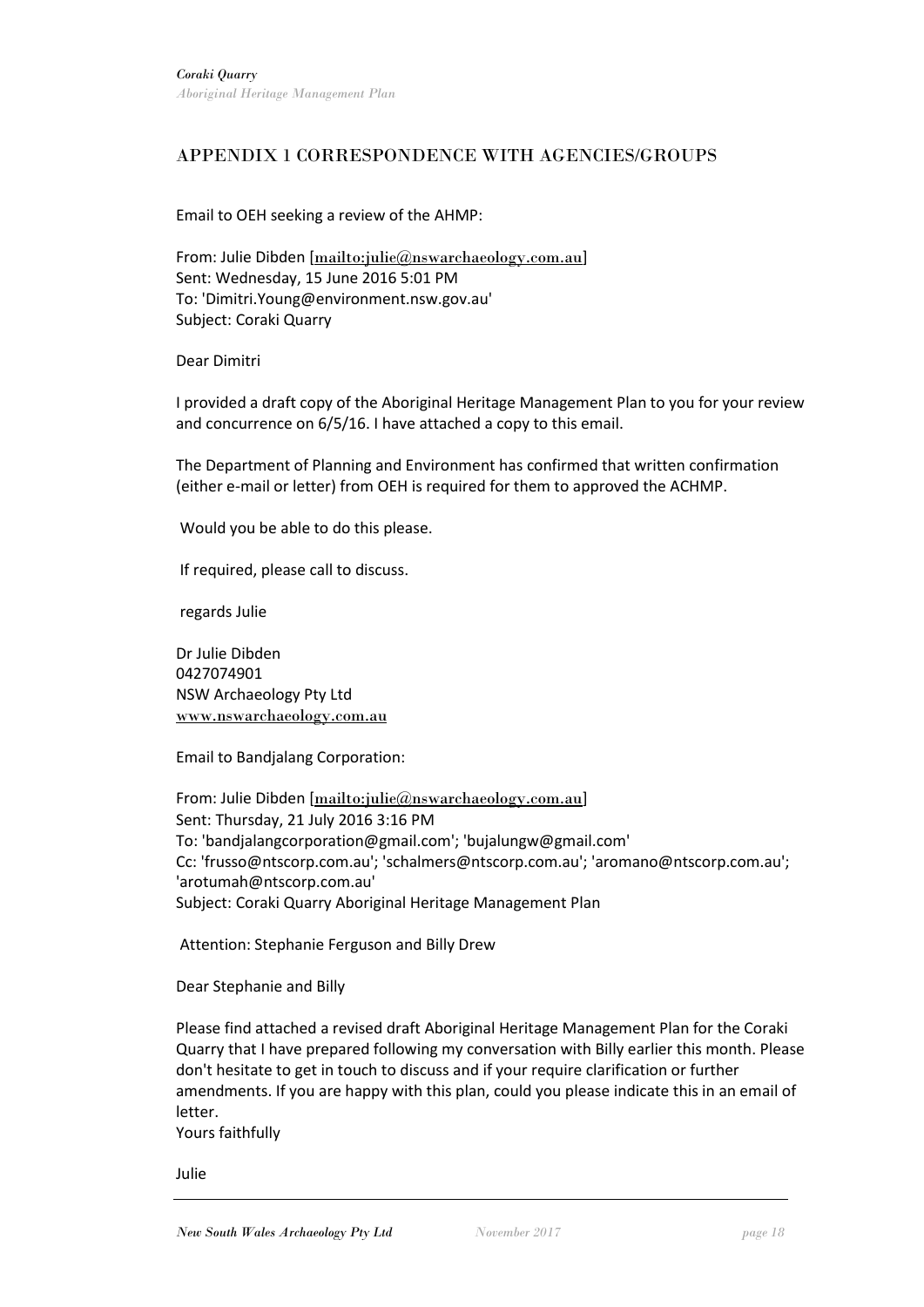Dr Julie Dibden 0427074901 NSW Archaeology Pty Ltd [www.nswarchaeology.com.au](http://www.nswarchaeology.com.au/)

Email from Bogal LALC

From: Bogal LALC [<mailto:bogallalc@bigpond.com>] Sent: Wednesday, 6 July 2016 2:04 PM To: 'Julie Dibden' Subject: RE: Coraki Quarry

Thanks Julie

I think that the recommendations are fine as I can see so far in your report. Yes accepted Robyn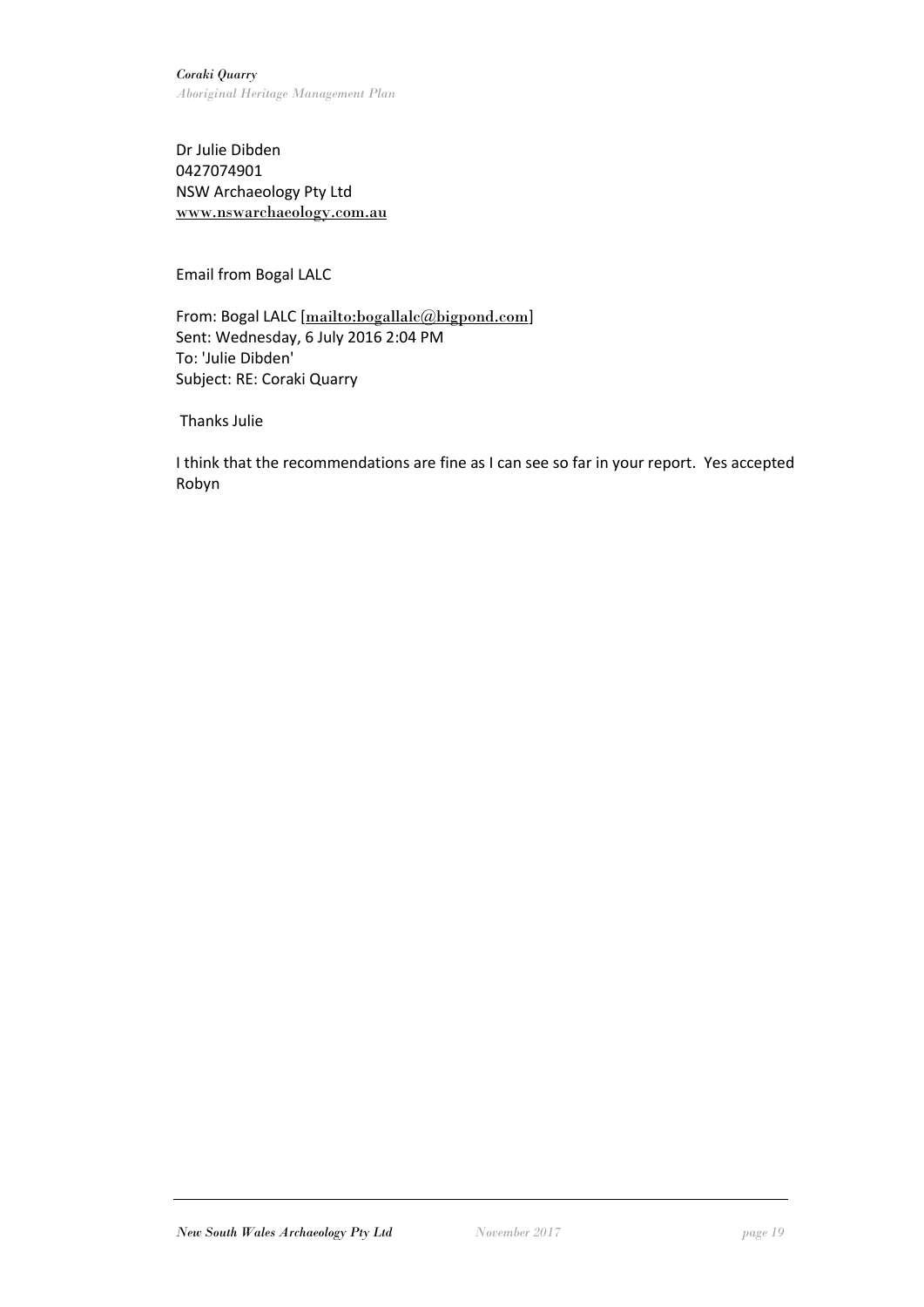# APPENDIX 2 LINKS RELATING TO ABORIGINAL HERITAGE REGULATION IN NSW

### General Aboriginal Heritage regulation

• General info about the changes to Aboriginal Heritage regulation can be found at: <http://www.environment.nsw.gov.au/licences/achregulation.htm>

#### Amendment Act and Regulations

- The *National Parks and Wildlife Act 1974* is the primary act that manages Aboriginal heritage in NSW. The Aboriginal heritage provisions of the Act were amended in October 2010. Full details of the Act can be found at: <http://www.legislation.nsw.gov.au/maintop/view/inforce/act+80+1974+cd+0+N>
- *The National Parks and Wildlife Regulation 2009* also contains regulations dealing with Aboriginal cultural heritage in NSW. See: [http://www.legislation.nsw.gov.au/maintop/view/inforce/subordleg+427+2009+cd+0](http://www.legislation.nsw.gov.au/maintop/view/inforce/subordleg+427+2009+cd+0+N)  $+N$

#### Aboriginal Heritage Information Management System (AHIMS)

- The following link provides general information about the types of information you can obtain from the Aboriginal Heritage Information Management System (AHIMS) and also provides a table on the service fees: [http://www.environment.nsw.gov.au/licences/WhatInformationCanYouObtainFrom](http://www.environment.nsw.gov.au/licences/WhatInformationCanYouObtainFromAHIMS.htm) [AHIMS.htm](http://www.environment.nsw.gov.au/licences/WhatInformationCanYouObtainFromAHIMS.htm)
- If you wish to undertake a free basic search using the internet yourself, you can access AHIMS through the following link: [http://www.environment.nsw.gov.au/awssapp/login.aspx.](http://www.environment.nsw.gov.au/awssapp/login.aspx) If you are a first time user you will need to register using an email address. You will be asked to fill in some details and a password. If you have previously used the system you will need to enter your email address and password. You will then need to enter the details of the search or service you want to request.
- If you require assistance with the AHIMS database the AHIMS Registrar can be contacted on:

**Phone:** 02 9585 6345 **Fax:** 02 9585 6094 **Email:** [ahims@environment.nsw.gov.au](mailto:ahims@environment.nsw.gov.au) **Street address:** Level 6, 43 Bridge Street, Hurstville NSW **Postal address:** PO Box 1967, Hurstville NSW 2220

- The AHIMS Basic Search will tell you whether there are any Aboriginal sites recorded in the search area.
- If the results of your AHIMS Basic Search indicate that there is an Aboriginal site in the area of your proposed activity, you will need to seek further information in order to determine the precise nature of the Aboriginal site. This would involve conducting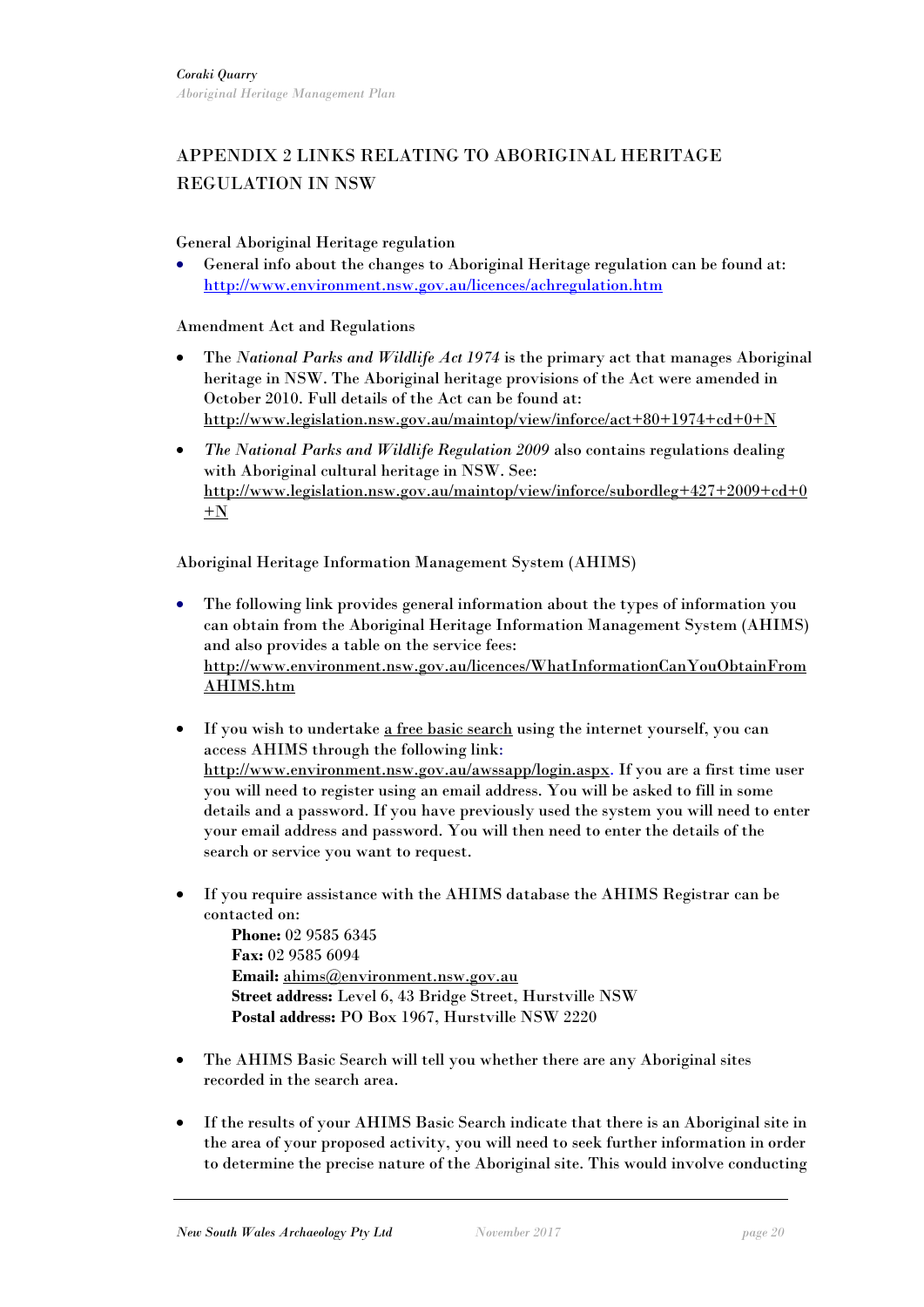an Extensive Search; a fee may apply. Further details of this search are available on the same website.

• If the results of your AHIMS Basic Search indicate that there are no Aboriginal sites in the area of any proposed activity, you would do not need to carry out an Extensive Search.

Declared Aboriginal Places

- General information about declared Aboriginal Places can be found at: <http://www.environment.nsw.gov.au/conservation/AboriginalPlacesNSW.htm>
- The Atlas of declared Aboriginal Places comprises a map and table of declared Aboriginal Places in NSW. For each Aboriginal place you will find information describing the place and a summary of why it is important to Aboriginal people. See: <http://www.environment.nsw.gov.au/AboriginalPlaces/>

Aboriginal Sites Decision Support Tool (ASDST)

- The Aboriginal sites decision support tool (ASDST) has been developed to support the assessment of Aboriginal sites issues in NSW at the landscape-scale: [http://www.environment.nsw.gov.au/licences/AboriginalSitesDecisionSupportTool.ht](http://www.environment.nsw.gov.au/licences/AboriginalSitesDecisionSupportTool.htm) [m](http://www.environment.nsw.gov.au/licences/AboriginalSitesDecisionSupportTool.htm)
- A direct link to the maps can be found at: <http://mapdata1.environment.nsw.gov.au/asdst/default.aspx>
- For further information and support in interpreting the ASDST products, please contact: [asds.tool@environment.nsw.gov.au](mailto:asds.tool@environment.nsw.gov.au)

Due Diligence

• The *Due Diligence Code of Practice for the Protection of Aboriginal Objects in New South Wales* (DECCW 2010) can be used by individuals or organisations who are contemplating undertaking activities which could harm Aboriginal objects. This Due Diligence Code provides a process whereby a reasonable determination can be made whether or not Aboriginal objects will be harmed by an activity, whether further investigation is warranted and whether the activity requires an AHIP application. A copy of this Due Diligence Code can be found at: [http://www.environment.nsw.gov.au/resources/cultureheritage/ddcop/10798ddcop.pd](http://www.environment.nsw.gov.au/resources/cultureheritage/ddcop/10798ddcop.pdf) [f](http://www.environment.nsw.gov.au/resources/cultureheritage/ddcop/10798ddcop.pdf)

Industry Specific Due Diligence Codes:

• Other industry specific codes of practice adopted by the NPW Regulation. The industry specific codes of practice must meet minimum standards which have been set by the Director General. These standards were published in the Government Gazette on 10 September 2010. (The Plantations and Reafforestation Code and the Private Native Forestry Code of Practice are existing statutory codes and currently do not need to meet these minimum standards).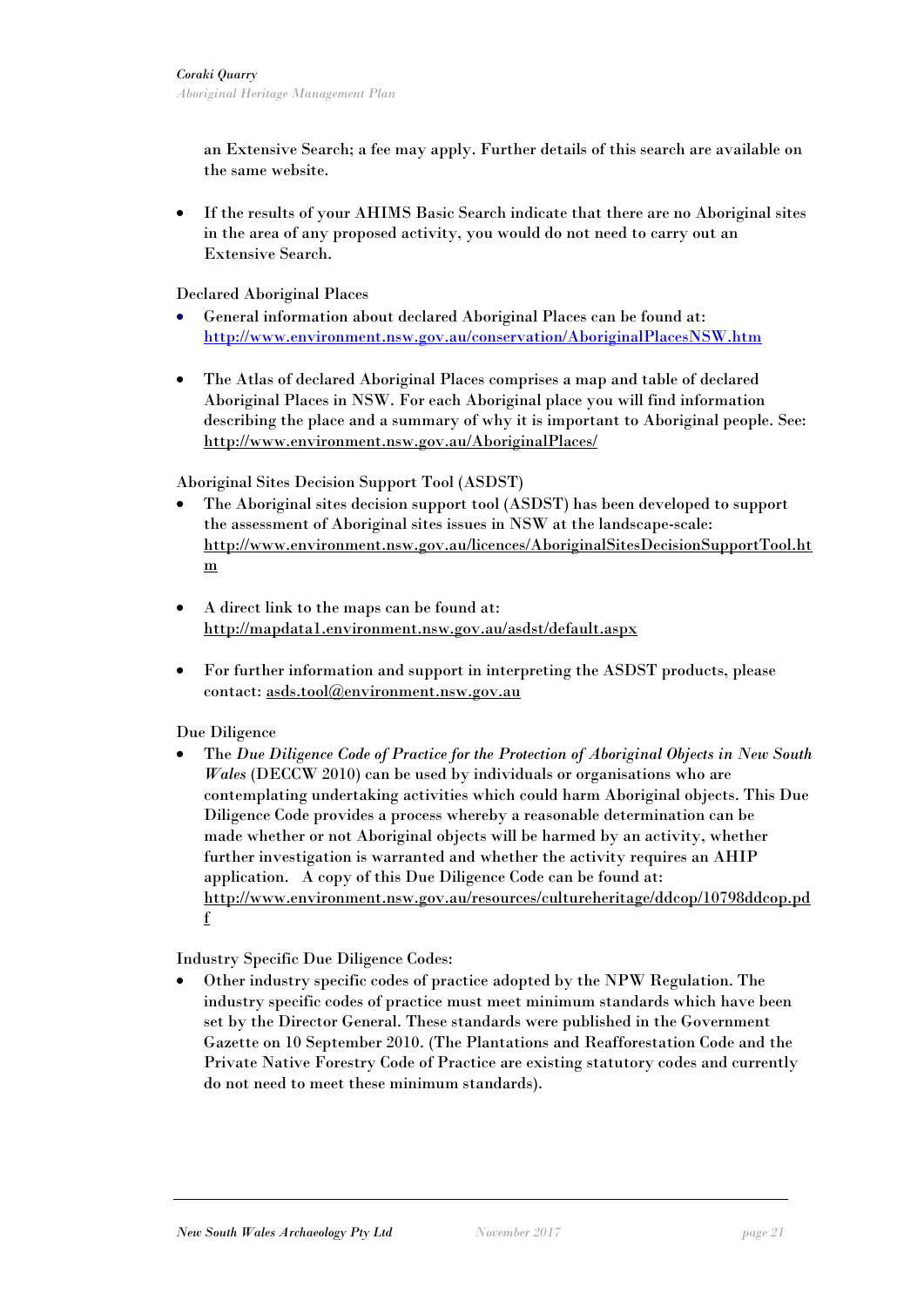### These codes are:

- 1. the Plantations and Reafforestation Code (being the Appendix to the **[Plantations and Reafforestation \(Code\) Regulation 2001\)](http://www.legislation.nsw.gov.au/maintop/view/inforce/subordleg+974+2001+cd+0+N)**  $\mathbb{F}$  as in force on 15 June 2010,
- 2. the [Private Native Forestry Code of Practice](http://www.environment.nsw.gov.au/pnf/index.htm#code) approved by the Minister for Climate Change, Environment and Water and published in the Gazette on 8 February 2008,
- 3. the [NSW Minerals Industry Due Diligence Code of Practice for the Protection](http://www.environment.nsw.gov.au/resources/cultureheritage/ddcop/ddcop-minco.pdf)  [of Aboriginal Objects](http://www.environment.nsw.gov.au/resources/cultureheritage/ddcop/ddcop-minco.pdf) published by NSW Minerals Council Ltd and dated 13 September 2010,
- 4. the [Aboriginal Objects Due Diligence Code for Plantation Officers](http://www.environment.nsw.gov.au/resources/cultureheritage/ddcop/ddcop-DII.pdf)  Administering the Plantations [and Reafforestation \(Code\) Regulation 2001](http://www.environment.nsw.gov.au/resources/cultureheritage/ddcop/ddcop-DII.pdf) published by the Department of Industry and Investment and dated 13 September 2010,
- 5. the [Operational Guidelines for Aboriginal Cultural Heritage Management](http://www.environment.nsw.gov.au/resources/cultureheritage/ddcop/ddcop-ForestsNSW.pdf) published by Forests NSW and dated 13 September 2010.

Archaeological surveys and assessments

- Anyone proposing to carry out an activity that may harm an Aboriginal object or a declared Aboriginal place must investigate, assess and report on the harm that may be caused by that activity. An Aboriginal cultural heritage assessment report is the written report detailing the results of the assessment and recommendations for actions to be taken before, during and after an activity to manage and protect any identified Aboriginal objects or declared Aboriginal places. The Aboriginal cultural heritage assessment report is required to support any application made to OEH for an Aboriginal Heritage Impact Permit (AHIP) where harm cannot be avoided. The *Guide to investigating, assessing and reporting on Aboriginal cultural heritage in NSW* outlines the requirements of an Aboriginal cultural heritage assessment report. See: [http://www.environment.nsw.gov.au/resources/cultureheritage/20110263ACHguide.p](http://www.environment.nsw.gov.au/resources/cultureheritage/20110263ACHguide.pdf) [df](http://www.environment.nsw.gov.au/resources/cultureheritage/20110263ACHguide.pdf)
- Some test excavations can be carried out without the requirement for an AHIP provided they are done in accordance with the *Code of Practice for Archaeological Investigation of Aboriginal objects in NSW*. This Code sets out the minimum standards for archaeological investigation undertaken in NSW under the National Parks and Wildlife Act 1974 (NPW Act). See: [http://www.environment.nsw.gov.au/resources/cultureheritage/10783FinalArchCoP.p](http://www.environment.nsw.gov.au/resources/cultureheritage/10783FinalArchCoP.pdf) [df](http://www.environment.nsw.gov.au/resources/cultureheritage/10783FinalArchCoP.pdf)

Aboriginal community consultation

- OEH has produced some background information that sets out the requirements for consulting with those Aboriginal people who can provide information about the significance of Aboriginal cultural heritage as part of the heritage assessment process that informs any application for an Aboriginal Heritage Impact Permit (AHIP). See: <http://www.environment.nsw.gov.au/licences/consultation.htm>
- The OEH policy for Aboriginal community consultation, *Aboriginal Cultural Heritage Consultation Requirements for proponents*, can be found at: [http://www.environment.nsw.gov.au/resources/cultureheritage/commconsultation/09](http://www.environment.nsw.gov.au/resources/cultureheritage/commconsultation/09781ACHconsultreq.pdf) [781ACHconsultreq.pdf.](http://www.environment.nsw.gov.au/resources/cultureheritage/commconsultation/09781ACHconsultreq.pdf)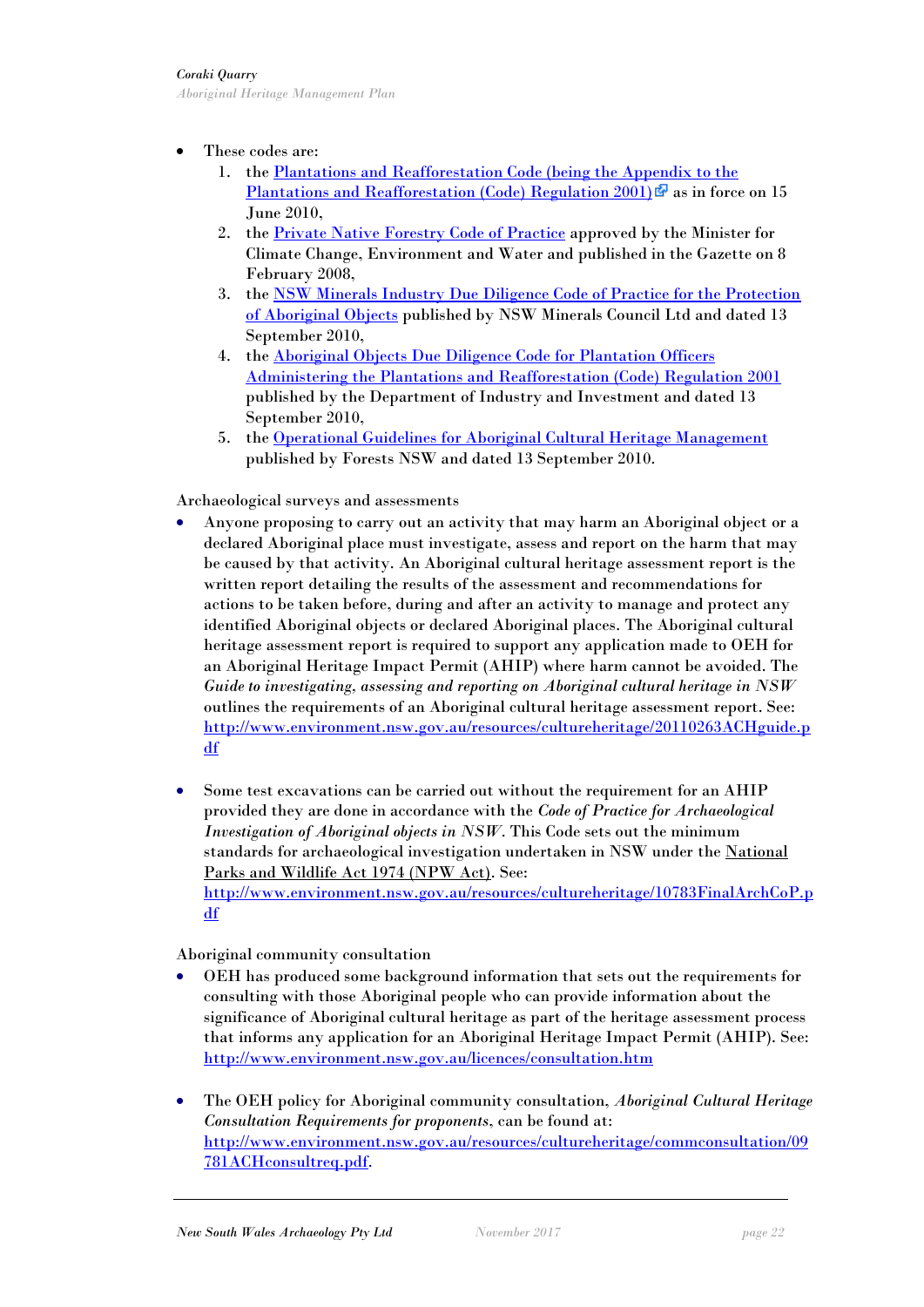Local Aboriginal land Councils

- Information relating to boundaries of Local Aboriginal Land Councils can be obtained via State Land Council at[: http://www.alc.org.au/land-councils/lalc-regions-](http://www.alc.org.au/land-councils/lalc-regions--boundaries.aspx) [-boundaries.aspx](http://www.alc.org.au/land-councils/lalc-regions--boundaries.aspx)
- Information relating to contact details for Local Aboriginal Land Councils can also be obtained via State Land Council at: [http://www.alc.org.au/land-councils/lalc](http://www.alc.org.au/land-councils/lalc-contact-details.aspx)[contact-details.aspx](http://www.alc.org.au/land-councils/lalc-contact-details.aspx)

Aboriginal Site Recording Forms (site cards):

- General information in relation to recording Aboriginal objects and sites can be found at: <http://www.environment.nsw.gov.au/licences/DECCAHIMSSiteRecordingForm.htm>
- Access to the Aboriginal Site Recording Form itself (also known as a site card) can be found at: [http://www.environment.nsw.gov.au/resources/parks/SiteCardMainV1\\_1.pdf](http://www.environment.nsw.gov.au/resources/parks/SiteCardMainV1_1.pdf)
- Information on how to fill in an Aboriginal site recording form can be found at: <http://www.environment.nsw.gov.au/resources/parks/20121008SiteRecordGuide.pdf>

Aboriginal Heritage Impact Permits (AHIPs):

- Recent changes to the NPW Act allow a single permit (referred to as an Aboriginal Heritage Impact Permit or AHIP) to be issued in relation to impacts to Aboriginal objects and Aboriginal places, or types or classes of Aboriginal objects and Aboriginal places. See:<http://www.environment.nsw.gov.au/licences/Section87Section90.htm>
- There is also a Guide titled "*Applying for an Aboriginal Heritage Impact Permit: Guide for applicants*" on the OEH website that may assist in the process for applying for an AHIP if one is required for your project. See: [http://www.environment.nsw.gov.au/resources/cultureheritage/20110280AHIPguidef](http://www.environment.nsw.gov.au/resources/cultureheritage/20110280AHIPguideforapplicants.pdf) [orapplicants.pdf](http://www.environment.nsw.gov.au/resources/cultureheritage/20110280AHIPguideforapplicants.pdf)
- Aboriginal Heritage Impact Permit (AHIP) application form. See[:http://www.environment.nsw.gov.au/resources/cultureheritage/20110734AHIPap](http://www.environment.nsw.gov.au/resources/cultureheritage/20110734AHIPapplication.pdf) [plication.pdf](http://www.environment.nsw.gov.au/resources/cultureheritage/20110734AHIPapplication.pdf)
- AHIPs may also be varied or transferred. Application forms to vary transfer an AHIP can be found at: <http://www.environment.nsw.gov.au/licences/AHIPforms.htm>

Care Agreements

- Many Aboriginal communities wish to have care of Aboriginal objects which have been excavated, disturbed or moved by development activities, erosion or other processes.
- The NPW Act allows the transfer of Aboriginal objects to an Aboriginal person or Aboriginal organisation for safekeeping. The person or organisation must enter into a care agreement with OEH.
- A care agreement is a document that sets out the obligations of OEH and the Aboriginal person or Aboriginal organisation for the long-term safekeeping of the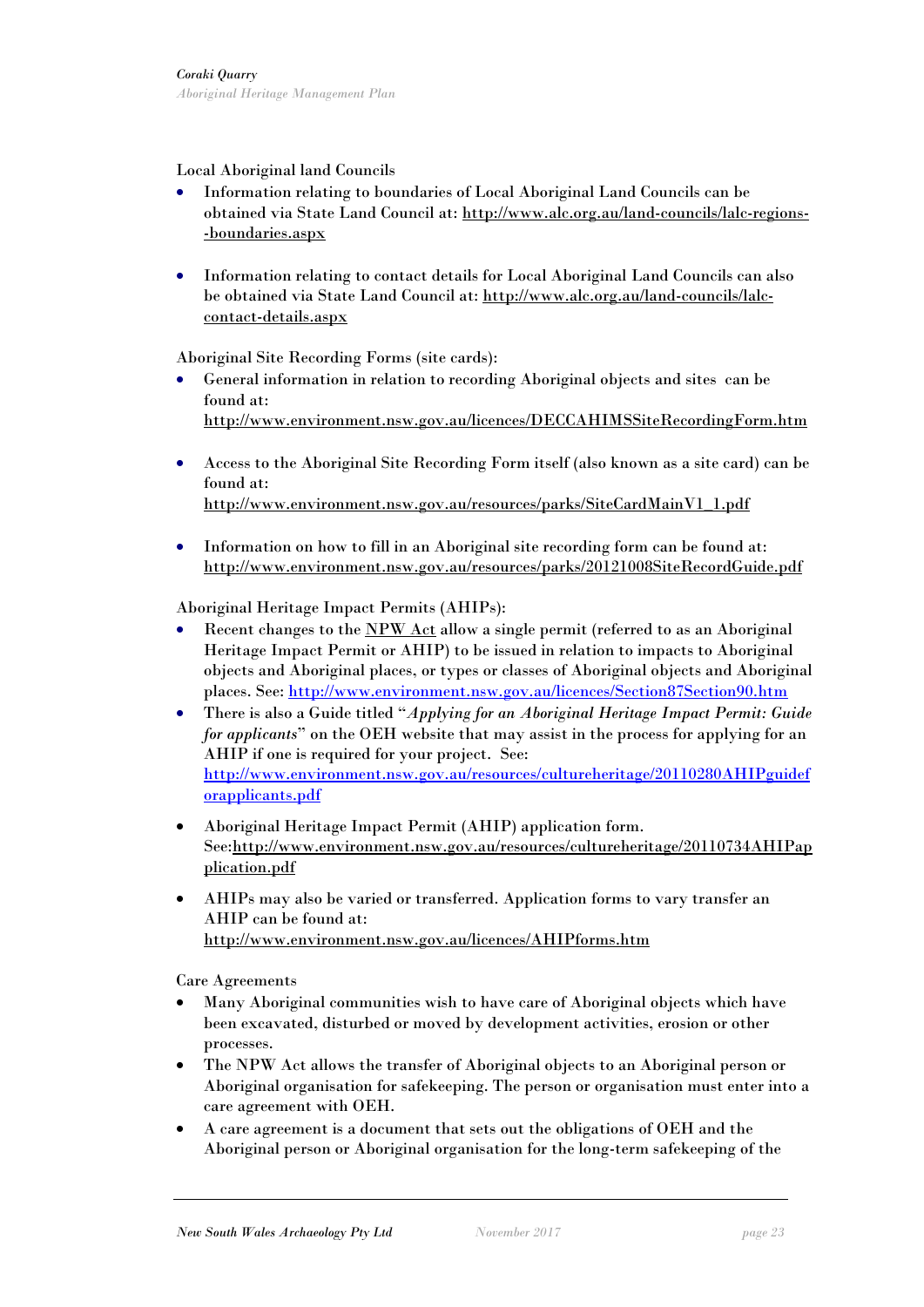transferred Aboriginal object(s). The Aboriginal person or organisation does not become the owner of the Aboriginal objects.

- A person or organisation wanting to be a custodian for objects can apply for a transfer of those objects to themselves using the application form below. There is no cost to do this.
- If you are applying to be custodian of Aboriginal objects that are also subject to an Aboriginal Heritage Impact Permit (AHIP) or an application for an AHIP, it is important that you discuss the management of the objects with the Registered Aboriginal Parties for that application.
- Link to further information on Care Agreements: <http://www.environment.nsw.gov.au/licences/CareAgreements.htm>

Public Register

- The Public Register under the National Parks and Wildlife Act (NPW Act) provides the public with information related to Aboriginal heritage and other regulatory functions under the NPW Act and the Threatened Species Conservation Act (TSC Act). This register supports OEH's broad principle of ensuring that where possible, the department's decisions are publicly available and transparent. It contains:
	- 1. [applications for Aboriginal heritage impact permits \(AHIPs\)](http://www.environment.nsw.gov.au/licences/ahipregister.htm) and other decisions made by the Director General of the Department of Premier and Cabinet regarding AHIPs.
	- 2. [convictions in prosecutions under the NPW Act or the TSC Act](http://www.environment.nsw.gov.au/prpoeoapp/) initiated by OEH
	- 3. [the results of civil proceedings before the Land and Environment Court](http://www.environment.nsw.gov.au/prpoeoapp/searchcases.aspx) under the NPW Act or the TSC Act by or against OEH
	- 4. Aboriginal Places <http://www.environment.nsw.gov.au/AboriginalPlaces/>
	- 5. remediation directions issued by the Director General

OEH internal guidance material

- OEH staff use internal policy and guidance to assist them in regulating Aboriginal cultural heritage, including assessing applications for Aboriginal heritage impact permits (AHIPs).
- These documents are intended as internal OEH policy documents only and should not be used for any other purpose.
	- 1. [Operational Policy: Protecting Aboriginal cultural heritage](http://www.environment.nsw.gov.au/resources/cultureheritage/110396oppolach.pdf) (110396oppolach.pdf; 239 KB): This document provides an operational framework for OEH staff regulating Aboriginal cultural heritage, which is practical, legally appropriate and consistent across the state.
	- 2. [Guide to Aboriginal Heritage Impact Permit Processes and Decision-making](http://www.environment.nsw.gov.au/resources/cultureheritage/110397guideahipprocess.pdf) (110397guideahipprocess.pdf; 577 KB): This guide aims to ensure OEH decisions on Aboriginal heritage impact permits (AHIPs) are transparent and defensible and that any AHIPs issued are appropriate, reasonable and enforceable.

#### Aboriginal Cultural Heritage Fact Sheets

• **Fact sheet 1 - New Aboriginal heritage provisions** [\(http://www.environment.nsw.gov.au/resources/cultureheritage/NPWAct/10701npwf](http://www.environment.nsw.gov.au/resources/cultureheritage/NPWAct/10701npwfacts1.pdf) [acts1.pdf\)](http://www.environment.nsw.gov.au/resources/cultureheritage/NPWAct/10701npwfacts1.pdf)